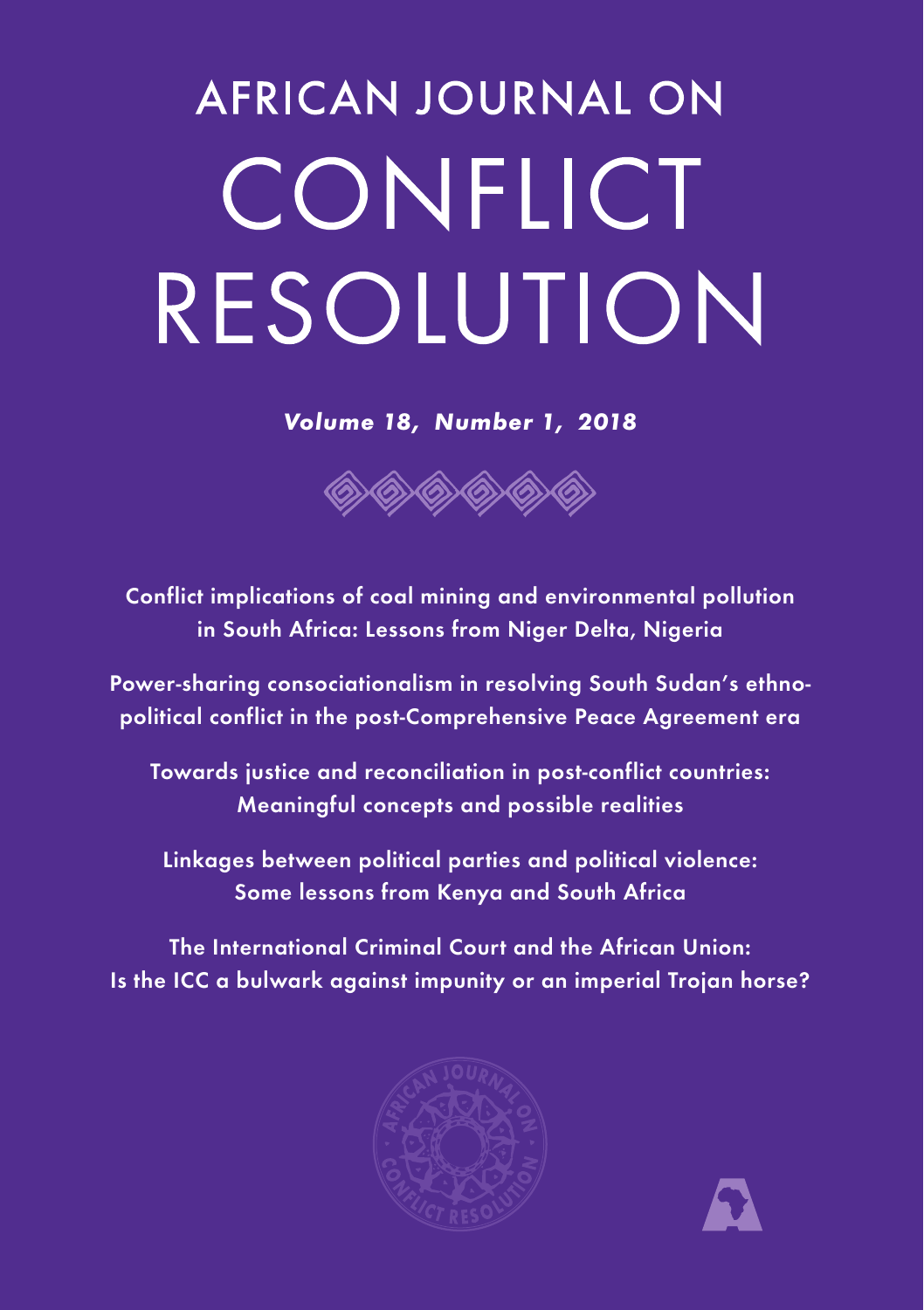## African Journal on Conflict Resolution

*Volume 18, Number 1, 2018*



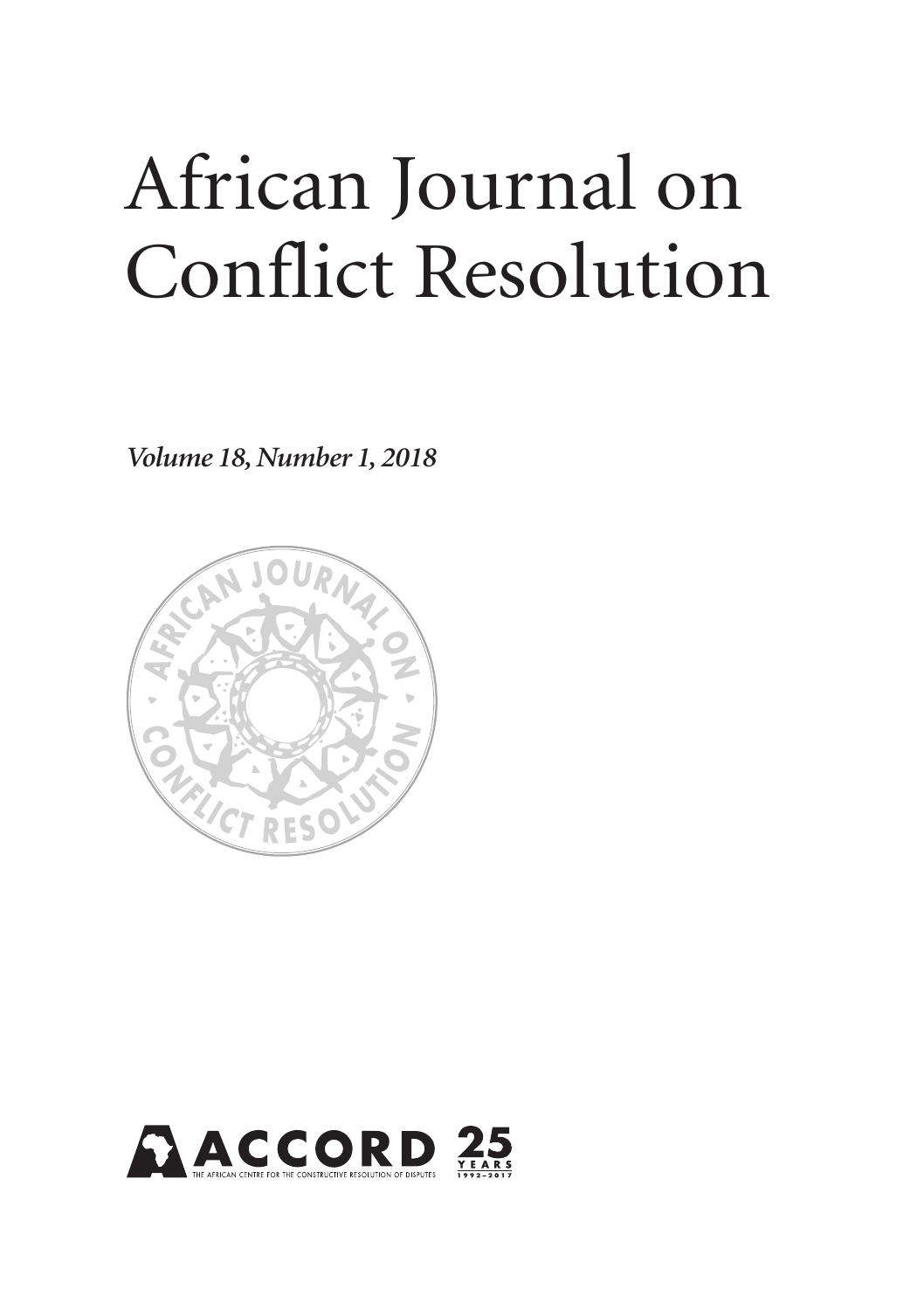The *African Journal on Conflict Resolution* is a peer-reviewed journal published by the African Centre for the Constructive Resolution of Disputes (ACCORD) for the multidisciplinary subject field of conflict resolution. There are two regular issues per year, and occasionally also a special issue on a particular theme. It appears on the list of journals accredited by the South African Department of Higher Education and Training. ACCORD is a non-governmental, non-aligned conflict resolution organisation based in Durban, South Africa. ACCORD is constituted as an education trust.

The journal seeks to publish articles and book reviews on subjects relating to conflict, its management and resolution, as well as peacemaking, peacekeeping and peacebuilding in Africa. It aims to be a conduit between theory and practice.

Views expressed in this journal are not necessarily those of ACCORD. While every attempt is made to ensure that the information published here is accurate, no responsibility is accepted for any loss or damage that may arise out of the reliance of any person upon any of the information this journal contains.

Copyright © 2018 ACCORD ISSN 1562–6997

All rights reserved. Apart from any fair dealing for the purpose of private study, research, criticism or review, as permitted under the Copyright Act, no part may be reproduced, stored in a retrieval system, or transmitted, in any form or by any means, electronic, mechanical, photocopying, recording or otherwise, without the prior permission of the publisher.

Articles and book reviews may be submitted by e-mail, as Microsoft Word attachments, to the Managing Editor of the Journal, Prof Jannie Malan, at both the following e-mail addresses: ajcr@accord.org.za; malanj@accord.org.za.

Articles should be of good academic quality, and should be between 6 000 and 8 000 words in length. An abstract of between 100 and 200 words, a list of six keywords for indexing purposes and a few lines about the author should be included. Book reviews should be between 1 000 and 1500 words.

All references, according to the Harvard method, should be included. As far as possible, in-text references should include the page numbers of the sections of sources referred to. In the case of a direct quotation, the exact page number is absolutely necessary. For the purpose of adding extra details, comments or references which may distract attention from the argument in the text, footnotes may be used sparingly. For more information about the referencing system, please see the excerpt from ACCORD's Style Guide, which is available at <http://www.accord.org.za>

Readers may subscribe to receive e-mail alerts or copies of ACCORD's publications by sending an e-mail to publications@accord.org.za.

Lay-out by Keegan Thumberan.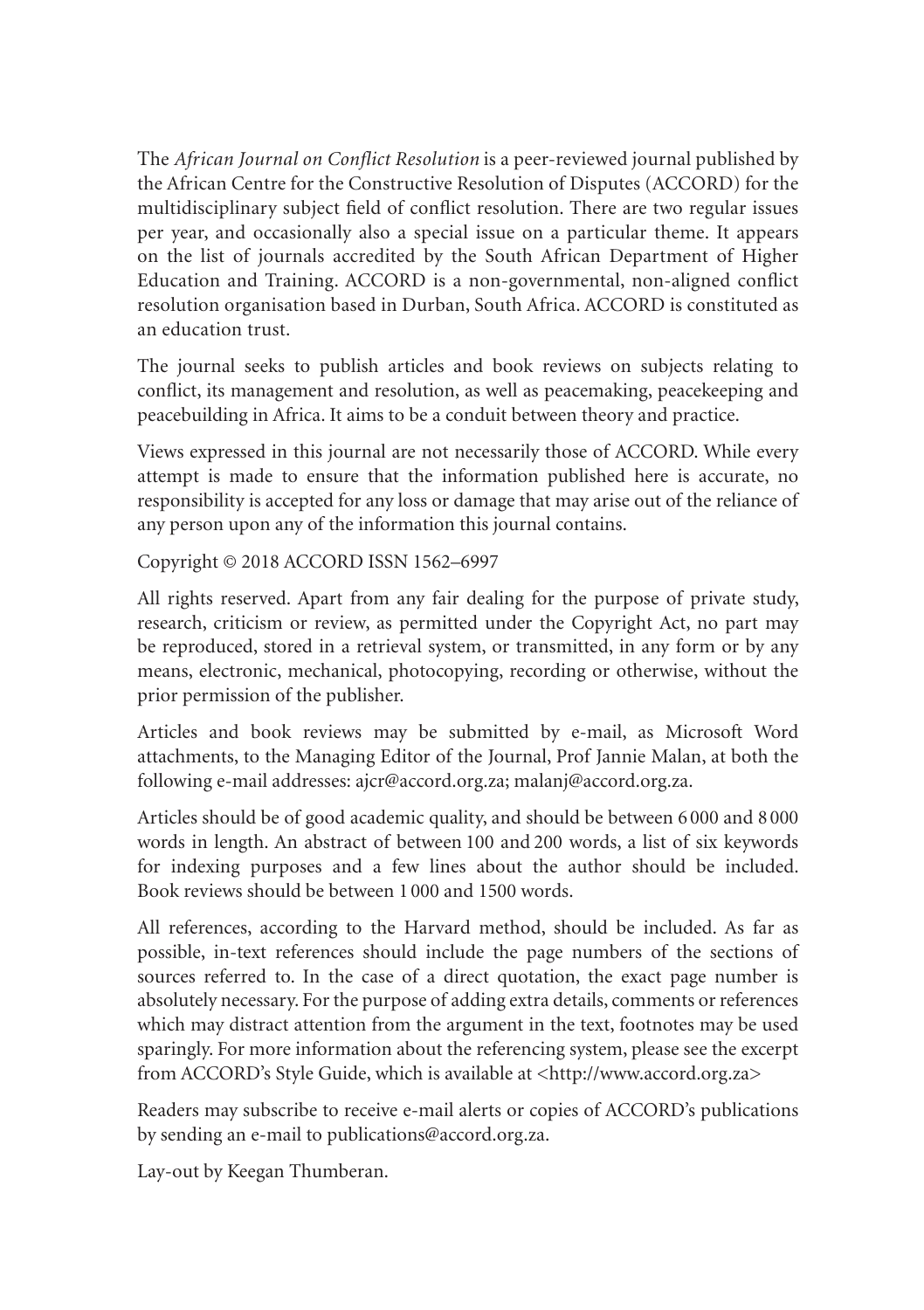## **Contents**

| Foreword                                                                                                                                                                                  | 5   |
|-------------------------------------------------------------------------------------------------------------------------------------------------------------------------------------------|-----|
| Jannie Malan                                                                                                                                                                              |     |
| Conflict implications of coal mining and environmental pollution<br>in South Africa: Lessons from Niger Delta, Nigeria<br>Adejoke C. Olufemi, Paul O. Bello and Andile Mji                | 7   |
| Power-sharing consociationalism in resolving South Sudan's ethno-<br>political conflict in the post-Comprehensive Peace Agreement era<br>Francis Onditi, Kizito Sabala and Samson Wassara | 37  |
| Towards justice and reconciliation in post-conflict countries:                                                                                                                            |     |
| Meaningful concepts and possible realities<br>Charles Mulinda Kabwete                                                                                                                     | 65  |
| Linkages between political parties and political violence:<br>Some lessons from Kenya and South Africa<br>John Rabuogi Ahere                                                              | 93  |
| The International Criminal Court and the African Union: Is the<br>ICC a bulwark against impunity or an imperial Trojan horse?<br>Westen K. Shilaho                                        | 119 |
| <b>Book review</b>                                                                                                                                                                        | 147 |
| Creed & Grievance: Muslim-Christian relations & conflict                                                                                                                                  |     |
| resolution in northern Nigeria                                                                                                                                                            |     |
| Reviewed by Jannie Malan                                                                                                                                                                  |     |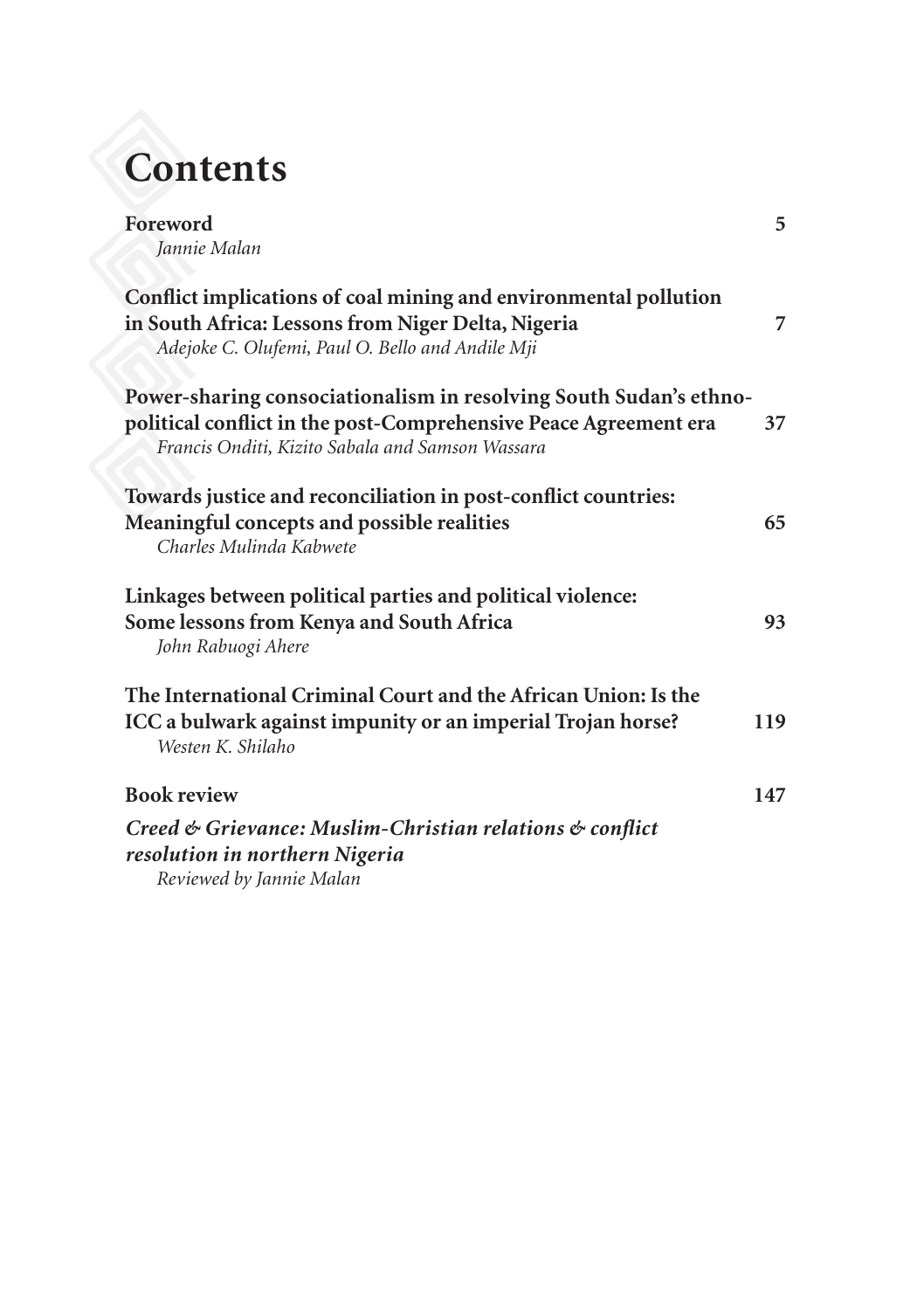### **Power-sharing consociationalism in resolving South Sudan's ethnopolitical conflict in the post-Comprehensive Peace Agreement era**

#### *Francis Onditi, Kizito Sabala and Samson Wassara\**

#### Abstract

This article uses Arend Lijphart's notion of 'power-sharing consociationalism' to understand the mutually reinforcing conflict system and the barriers to resolving such conflicts in South Sudan. 'Consociationalism' has been affirmed as an ideal approach for resolving conflicts in ethnically divided societies, but in South Sudan, the formal institutions of power sharing have not delivered sustainable peace. Analysis in this article reveals that the implementation of the various 'peace agreements' and 'deals' deviated from classical 'consociationalism'. Consequently limited attention

Dr Francis Onditi is a Senior Lecturer and Head of Department at the School of International Relations and Diplomacy, Riara University, Nairobi. He researches and writes on African affairs in the international relations system.

Dr Kizito Sabala has over 19 years of professional engagement in matters of peace and security, having served as the Head of the Inter-Governmental Authority on Development (IGAD) Liaison Offices in Kenya and South Sudan. He is currently a lecturer at the University of Nairobi. His areas of interest include international mediation and negotiation and regional integration.

Dr Samson Wassara was Professor of Political Science in the Department of Political Science at the University of Juba. Since 2014 he is Vice-Chancellor of the Bahr el-Ghazal University in Wau, South Sudan.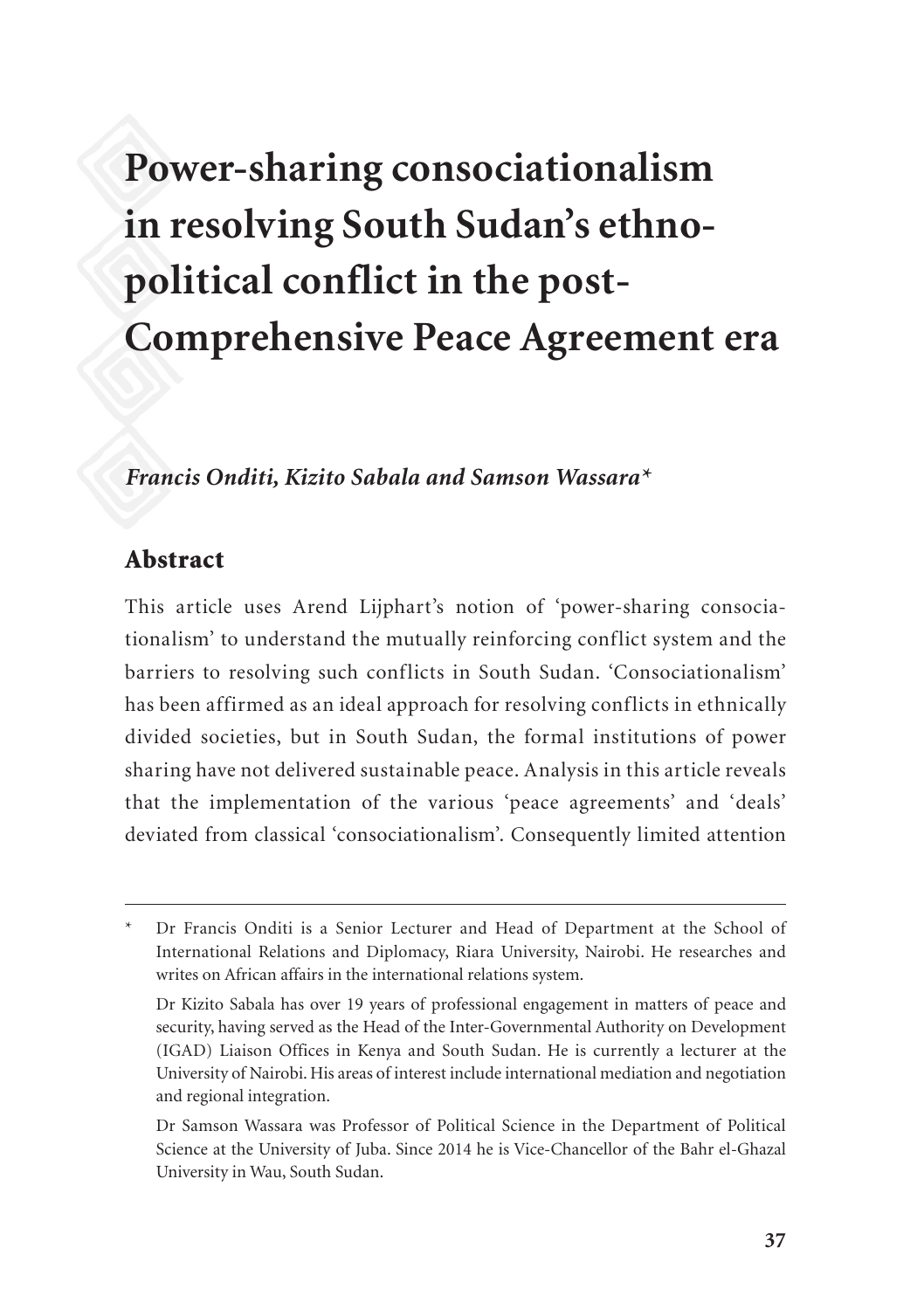was paid to inter-ethnic tensions and too much emphasis was placed on the mechanics of power sharing among the executive and military institutions, leading to the proliferation of 'organised political movements'. Rather than focusing on the mechanics of power sharing, a viable consociational model for South Sudan should concentrate on how such multifaceted layers of issues can be accommodated within a single settlement. Therefore, the South Sudan conflict system requires a stronger reconceptualisation of issues. Hence we have coined the term 'tragedy of ethnic diversity', not as a replacement of the well-known concept of 'resource curse', but as new thinking that might shape future research and scholarship in the increasingly complex South Sudan conflict system.

Keywords: Consociationalism, power sharing, conflict resolution, ethnicity, tragedy of ethnic diversity, South Sudan

#### **Acknowledgement**

In doing the research on which this article draws, we had support from various assistants. Robert Obonyo was particularly helpful in the initial data bench-marking and in reading through the first draft. In latter days of constructing this article, we were very fortunate to have had Racheal Makokha who joined Riara University as Tutorial Assistant at the School of International Relations and Diplomacy in February 2018. Racheal had just completed her Master's degree in International Development (International Political Economy and Development) in 2017 from the University of Birmingham, UK. This article benefited much from her editorial skills. The intellectual curiosity and enthusiasm of both Robert and Racheal on matters of research and writing are certainly desirable qualities of emerging scholars.

#### 1. Introduction: The conflict in South Sudan

The disquieting relationship between President Salva Kiir and his former Vice-President, Dr Riek Machar, defines the conflict situation in the Republic of South Sudan. It is this unclear relationship that has framed the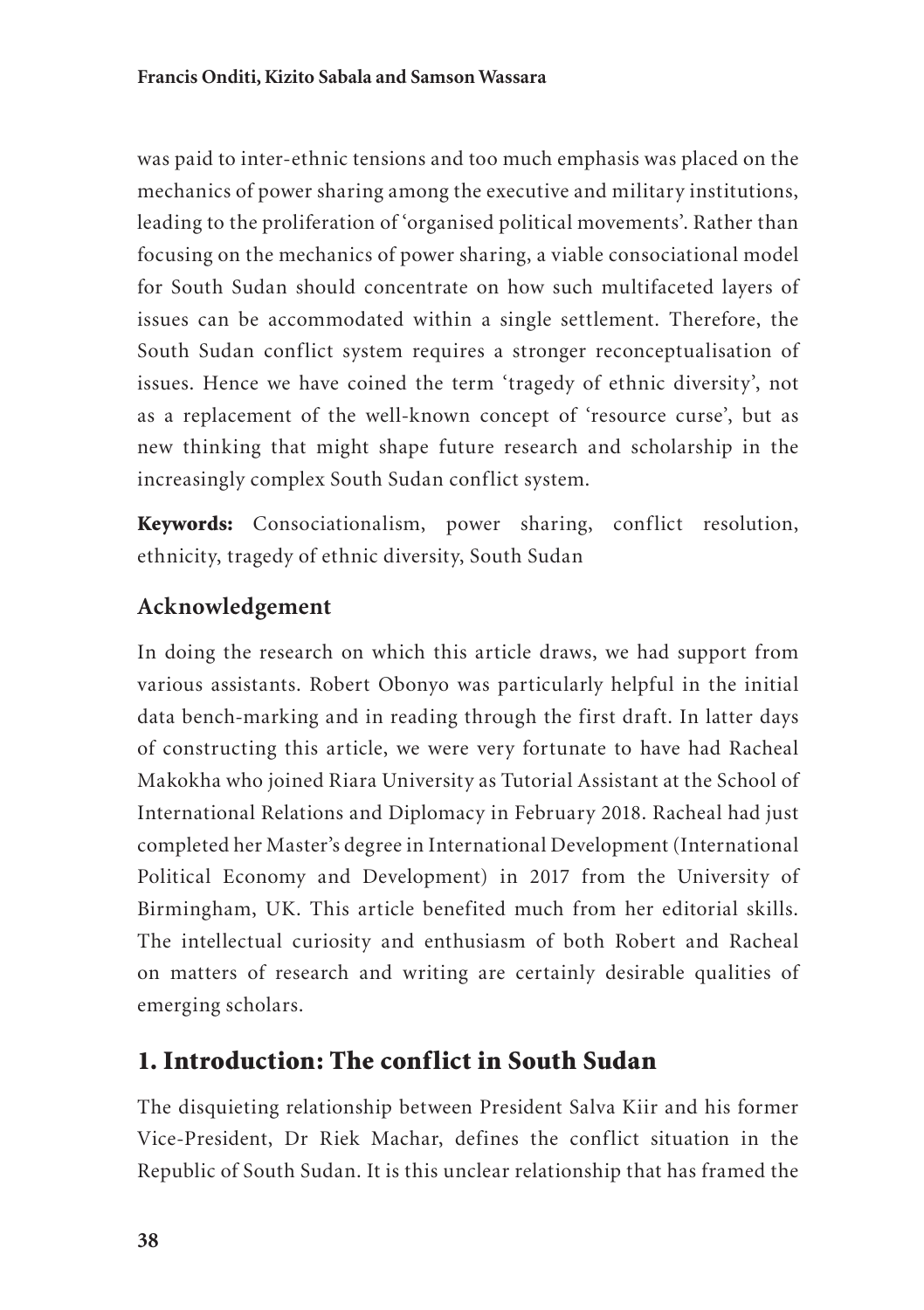intra-South Sudan conflict as 'ethnocentric'. The country has experienced intractable conflicts, but also limited intermittent peace spells. Yet, the historical 'power struggle' within the military, political, territorial and economic structures continues to entangle the country in more humanitarian and development crises (Madut and Hutchinson 1999:126; Kuol 2016:6). Although some scholars such as Clemence Pinaud (2014:193) have argued that the problem of South Sudan cannot be juxtaposed with 'ethnicity', it is equally important to attest that within this 'system of ethnic-based class domination', tensions tend to emerge along the deeply entrenched fault lines: 1) ethnic affiliation; 2) socio-economic differentiation; and 3) loyalty buttressed up by the 'big man' syndrome. In contrast to this argument, Jurg Steiner (1981:1245) observes that instead of focusing only on ethnic divisions of a society, 'levels of cultural segmentation' should also be studied within the realm of consociationalism (Mehler 2009b:455).

Attempts by scholars such as Francis Deng (1997) to conceptualise consociationalism through the lens of ethnicity link this model of conflict resolution to value systems, institutions and patterns of behaviour that define a society. However, Johan Galtung (1958:28), considered as one of the pioneers of Peace and Conflict Studies, is sceptical and reckons that 'value'-based conflicts are the most difficult to erase from the human race. Yet while this model of conflict resolution based on 'shared values' as opposed to 'absolute ethnicity' has worked in resolving European conflicts such as the case of Switzerland (Mueller 2014:90), the patronages and politics of 'who knows whom' in sub-Saharan Africa complicate the quest for sustainable peace in South Sudan.

Considering these conceptual incongruences and contextual convolutions, this article argues that the current ethno-political uncertainty and turbulence in South Sudan may not be resolved merely through formal governance institutions. Furthermore, this conceptual indistinctness has made it harder for scholars to explore other models of conflict resolution, because much attention has been put to the forked Anglo-Egyptian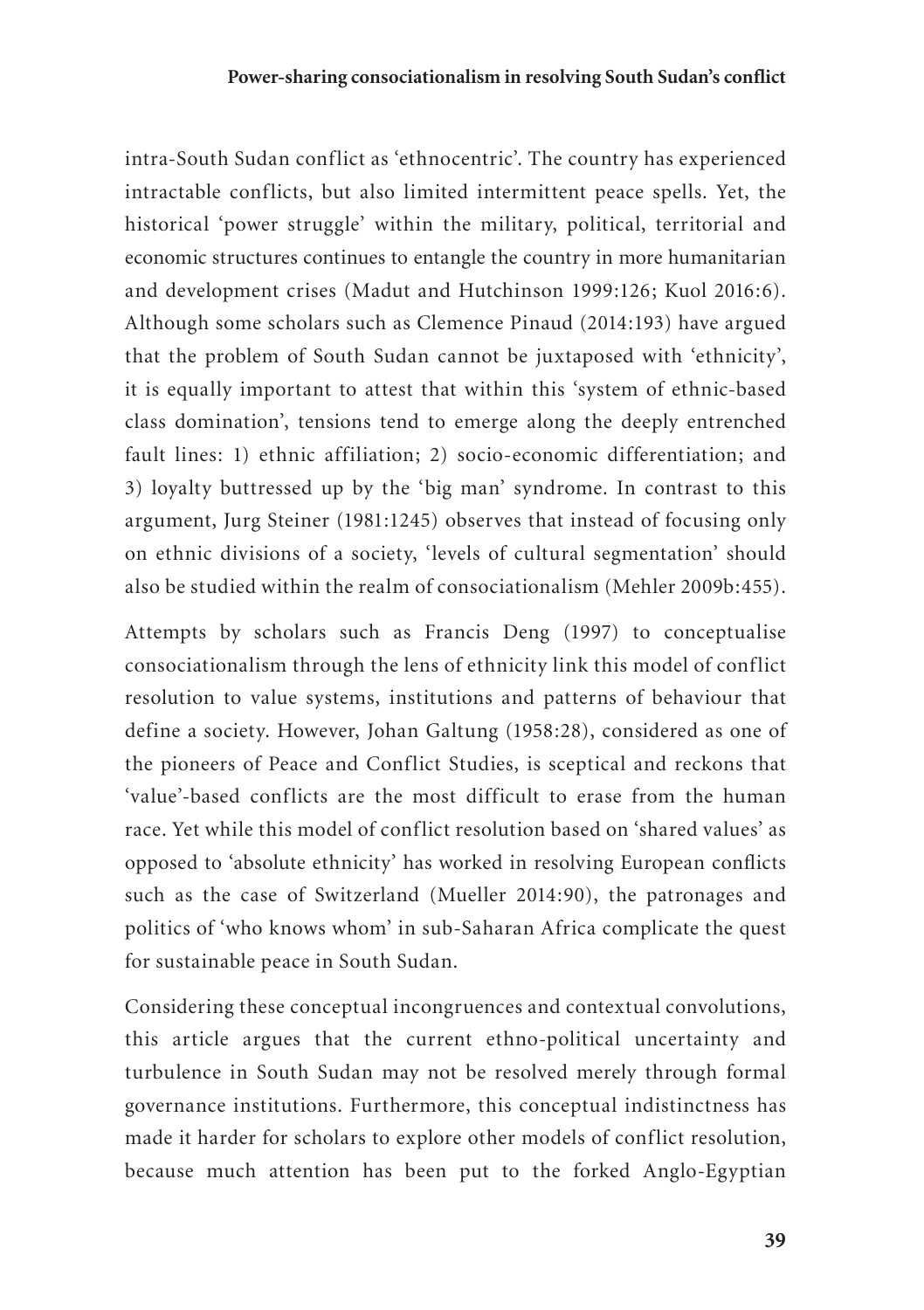Condominium Policy1 of administration (Collins 1983:470). As a point of departure from this historical scholarship, we begin our analysis from the understanding that South Sudan suffers from forces of kleptocracy characterised by political insolvency and economic stagnation, often reinforcing each other at the expense of peace and stability. This ethnopolitical manipulation has led to a constellation of ethnic powers (Oxford 2003:149; United States Central Intelligence Agency [US CIA] 2011; Kalyvas 2006). The ethnocentric form of governance has dramatically deepened, eroding gains made after the formation of the Agreement on the Resolution of the Conflict in South Sudan (ARCSS) mechanism in 2013. The country has simply plunged into what Thandika Mkandawire (2015:570) refers to as 'neopatrimonialism'. As such, opportunities can only be accessed by an affiliation to a tribal homeland (Zambakari 2013:10).

In efforts to resolve these layers of conflicts, individuals and some stakeholders have undertaken various forms of conflict resolution, such as dialogue, mediation, negotiation and agreements that are sometimes clandestine in nature.

Seeking a deeper insight into these conflict resolution issues and mechanisms in South Sudan, this article contributes by addressing a lacuna in the theoretical study of Peace and Conflict, and in particular, 'power-sharing consociationalism'. Consociationalism has been a central part of South Sudan's conflict resolution efforts, where the ideological differences between President Salva Kiir and Dr Riek Machar led to clandestine political governance on the one hand, and resistance to such arrangement by the opposition on the other. This pseudo-political architecture apparently allowed President Salva Kiir's faction to dominate the cabinet in the 2015/2016 power-sharing deal. However, Machar on the other hand, had not only the majority of the opposition members in the cabinet, but also the majority in the opposition membership in the national parliament. Although this deal seemed to have accommodated the diversity of the country, the July 2016 break up and fierce fighting thereafter, may

<sup>1</sup> This was a British system of governance applied in most British colonies between1899 and 1956.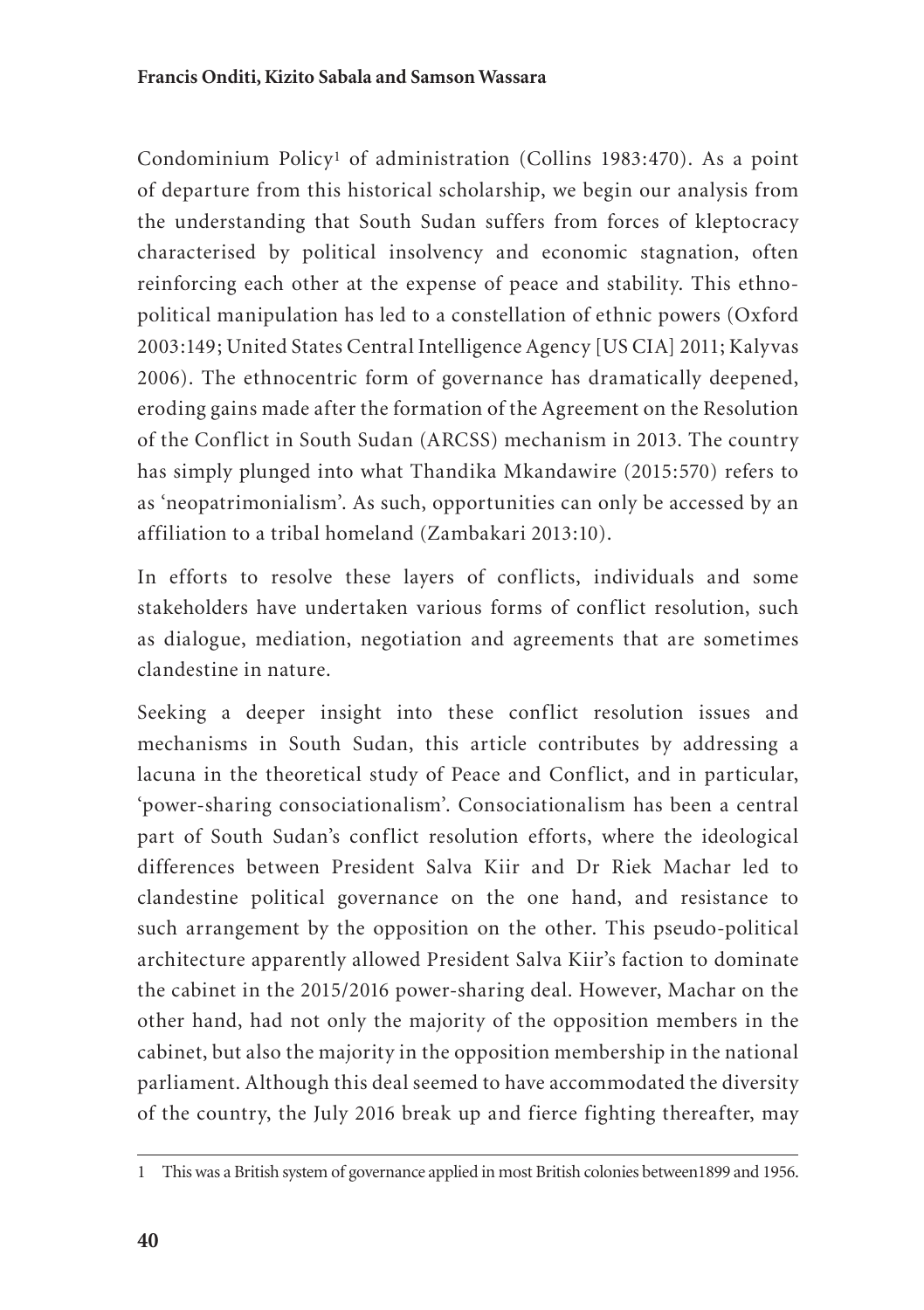#### **Power-sharing consociationalism in resolving South Sudan's conflict**

have just confirmed the fears that this arrangement was merely a sociopolitical reengineering of institutions as opposed to forming a sustainable political architecture. On a similar note, President Salva Kiir, pronounced his discontent<sup>2</sup> with the Inter-Governmental Authority on Development (IGAD)-led Agreement signed in Addis Ababa on 17 August 2015:

It must be stated clearly that the reality of political differences within the SPLM [Sudan People's Liberation Movement] which has been cemented in the Peace Agreement, and accepted cheerfully by our colleagues in the opposition; requires us all to reorganize ourselves on a new basis. This simply means, the SPLM will never be one again as long as we follow the implementation (The East African 2016).

Indeed, the issues raised by President Kiir about the 2015 Peace Agreement are not different from his complaints over the April 2016 political arrangement. After all, conflict resolution scholars have observed that such an arrangement can only perpetuate covert power sharing among the elites at the expense of the society (Hartzell and Hoddie 2015:41–42). In such an environment dominated by power-sharing tricks, the prospect for attaining durable peace and sustainable political architecture is close to an impossibility. This power-sharing consociational mechanism was further complicated by the fact that Dr Riek Machar, who is in exile for fear of assassination, has renewed ties with Khartoum after being rescued from the thick Garamba forest near Dungu by Khartoum organised aircraft and flown first to Kinshasha, Democratic Republic of the Congo (DRC), and later to Khartoum. This followed his escape after the fierce fight that broke out between his troops and President Salva Kiir's in July 2016. This period of political entropy is a manifestation of miscalculations by both the government and the SPLM-IO (in Opposition) resulting in a

<sup>2</sup> One of the reservations raised by President Salva Kiir was that the IGAD mediators with full consent of the former detainees (FDs), managed to keep the SPLM-FDs a distinctive group despite the Arusha SPLM-FDs reunification agreement. That brought the FDs back to Juba and reinstated Pagan Amum as the Secretary-General of the Party. His colleagues were also readmitted into the SPLM political bureau. For more information, see The East African 2016.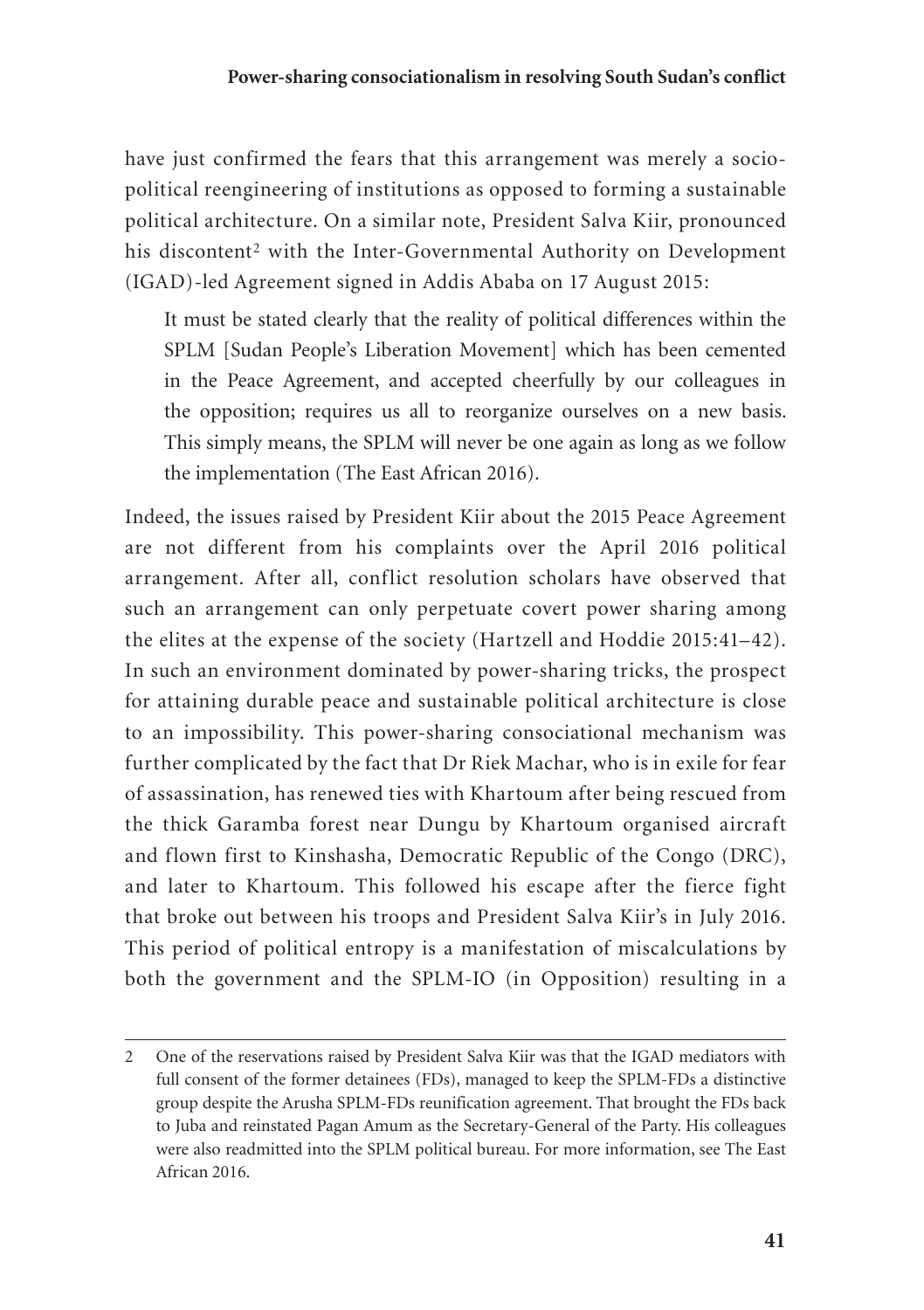convoluted environment in which crafting an effective response on the basis of consociational power-sharing results in zero-sum game-bolstering apathy among the would-be peace brokers.

Although power-sharing 'consociationalism' has been hailed as an ideal model for resolving conflicts in ethnically plural societies (Butenschon 1985:90), there are concerns that in South Sudan, even with an internal state-centric approach favoured by 'consociational' peace deals, there has been an overly narrow focus on the mechanics of 'power sharing' – the design of the deal, especially with regard to who takes what within the internal circles of political and military elites. Despite concerted efforts by IGAD-Plus (a group of IGAD Member states and the Troika of the United Kingdom, United States and Norway) and the African Union Ad-hoc Committee on South Sudan to structure the peace process within the framework of the Joint Monitoring and Evaluation Committee (JMEC) to foresee the ARCSS, sustainable peace remains elusive. The question remains: Why have the formal institutions (political, economic, military and territorial) of consociational power sharing not delivered sustainable peace in South Sudan?

In order to address this fundamental question, this article is divided into five sections. The introduction is followed by section 2 on contextual setting and crucial issues. Section 3 is on theoretical perspectives of consociationalism and associated principles, section 4 examines the complexity of the conflict and limitations of the power sharing consociationalism in South Sudan while section 5 concludes by examining what does and what does not work with consociationalism. Finally, conceptual and policy recommendations are drawn on how consociationalism needs to be reconfigured in fragile societies.

#### 2. Contextual setting and issues

The discussion of power-sharing consociationalism in South Sudan must be understood within the history of several 'peace agreements' designed, negotiated, implemented or terminated during the period between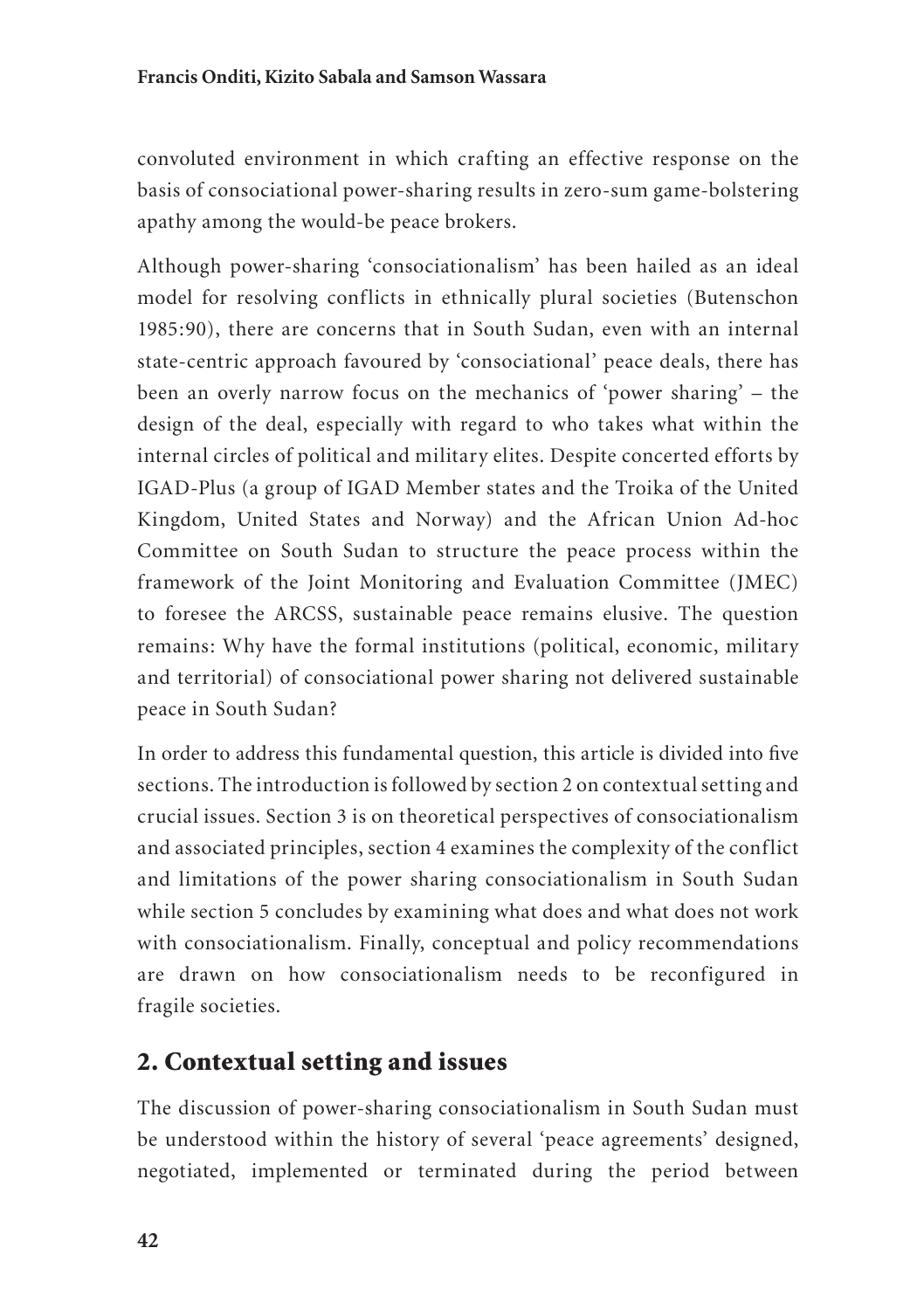2005 and 2017. These include the Inter-Governmental Authority on Development (IGAD)-led Comprehensive Peace Agreement (CPA), the ARCSS, the IGAD-led High Level Revitalization Peace Forum (HLRF)and the most recent 'clandestine (dis)agreement' between President Salva Kiir and 'himself'.

The CPA, which was signed in Naivasha, Kenya, on 9 January 2005, brought an end to the intractable civil war and conflict (1955–1972; 1983–2005) (Rolandsen 2011:217; US Department of State 2011). The Agreement was the culmination of the intense negotiations between the National Congress Party (NCP) and the Sudan People's Liberation Movement/Army (SPLM/A) (US CIA 2011). It ushered in a new political dispensation and provided for a referendum on self-determination which was conducted in January 2011 with 98.83 percent of South Sudanese effectively voting to secede from the larger Sudan (Shaka 2011:1–4). The General Assembly of the United Nations admitted the country into the community of nations as the 193rd member of the UN on 14 July 2011 (UN News 2011).

One of the strategic pillars in the CPA was the programme on Disarmament, Demobilisation and Reintegration (DDR) (Munive 2014:340). As part of the DDR implementation plan, parties to the CPA established the National Disarmament, Demobilisation and Reintegration Commission (NDDC) (African Development Bank 2016), which meant that it had been mandated to make policy decisions on who should be targeted and how to conduct the delicate process of disarmament without creating animosity among communities (Lamb et al. 2012:5; Haile and Bara 2013:33; Omeje and Minde 2014:27). The DDR process, however, did not happen as planned for fear of skewed disarmament.

The second important aspect of the CPA was a referendum for political independence. The referendum (9–15 January 2011), shed bright new light not only on the future of the country's political independence, but also on a path-way for peacebuilding activities – cohesion, integration as well as post-conflict reconstruction and development. More than half a decade after this question was posed, the challenge of developing an inclusive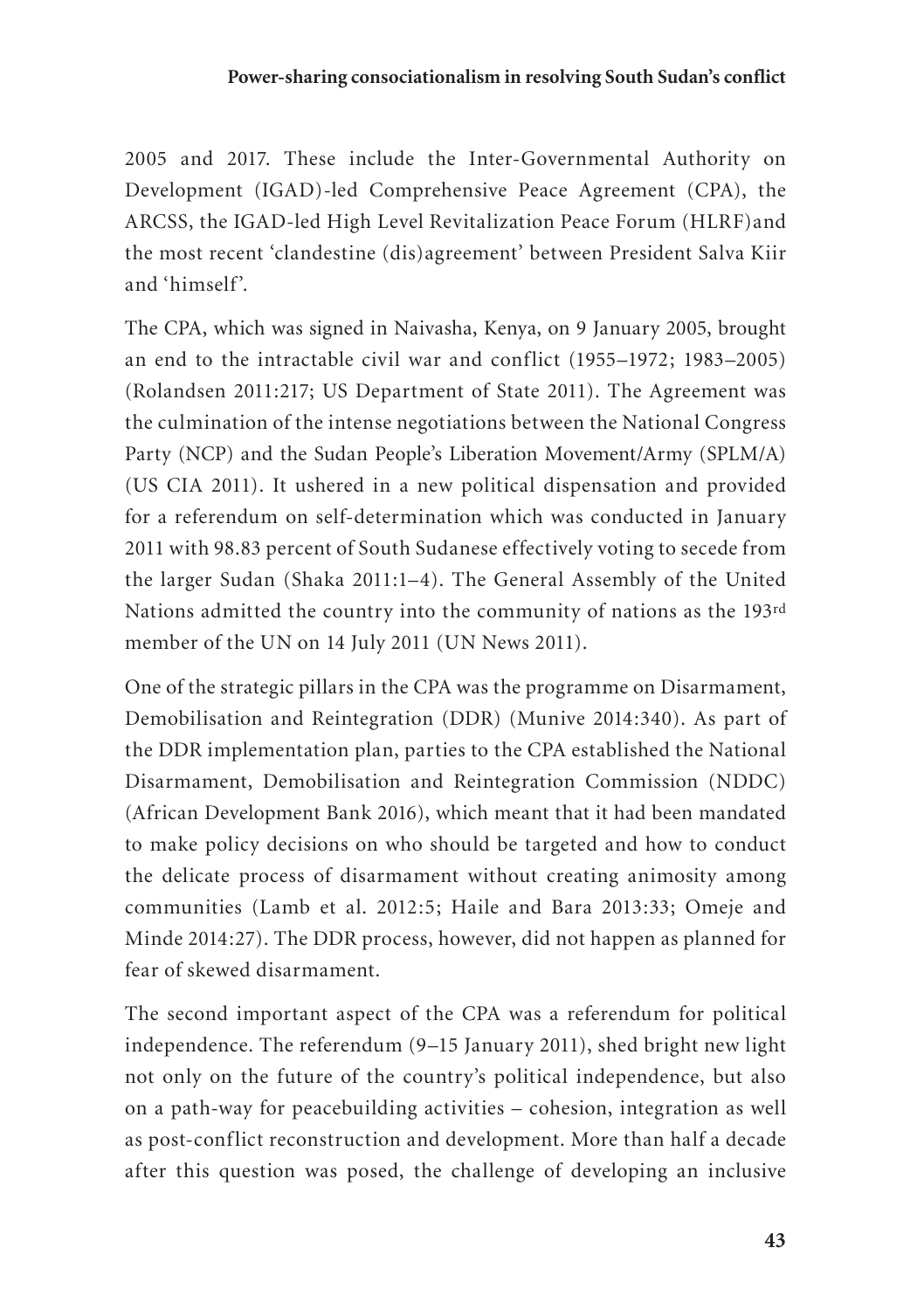and democratic governance structure and of upholding the rule of law remains a puzzle to this 54th member of the African Union. Indeed, despite independence, South Sudan is still linked to the north (Zambakari 2012: 520), albeit with enmity and cynicism. The difficulty of resolving the Abyei border disputes (the Abyei, South Kordofan and Blue Nile) attests to the intractable tensions between the two countries. The referendum on self-determination seems to have been 'merely a ray of passing sunshine'. In any case, the referendum never resolved the hostile relationships forged historically over years (Johnson 2014:306; Zambakari 2012:510).

Several attempts have been made to resolve these internal and border disputes, but such efforts have failed due to unaddressed local grievances that have fed militias and insurgencies countrywide. This has led to what researchers have termed a proliferation of 'organized political movements', and to dysfunctional decentralisation and exclusionary politics (Roque and Miamingi 2017:1–5). The August 2015 peace deal seems to have been destined for failure. The power-sharing deal brokered by IGAD calibrated the distribution of national resources as follows: Government of the Republic of South Sudan (GRSS) (53%); the South Sudan Armed Opposition (33%); Former Detainees (7%) and other political parties (7%) (IGAD 2015).

The ARCSS was the main mechanism for delivering and monitoring the power-sharing deal. The rival parties<sup>3</sup> agreed to form a unity government and implement reforms in the country. Each faction nominated officials who were then appointed to the ministerial positions based on the number of ministerial portfolios allocated in the power-sharing deal in the new 30-member cabinet – where the government or SPLM-IG (in Government) had 16 national ministers, SPLM-IO (in Opposition) 10 national ministers,

<sup>3</sup> The rival parties include the government led by President Salva Kiir, the armed opposition faction of the SPLM-IO led by First Vice-President, Riek Machar, the Former Detainees (FDs) led by the now appointed Foreign Minister, Deng Alor Kuol, acting chairperson on behalf of Pagan Amum, former SPLM Secretary-General, and Other Political Parties (OPPs) led by Lam Akol, Chairman of the Democratic Change (DC) party, who also chairs the alliance of opposition political parties in South Sudan.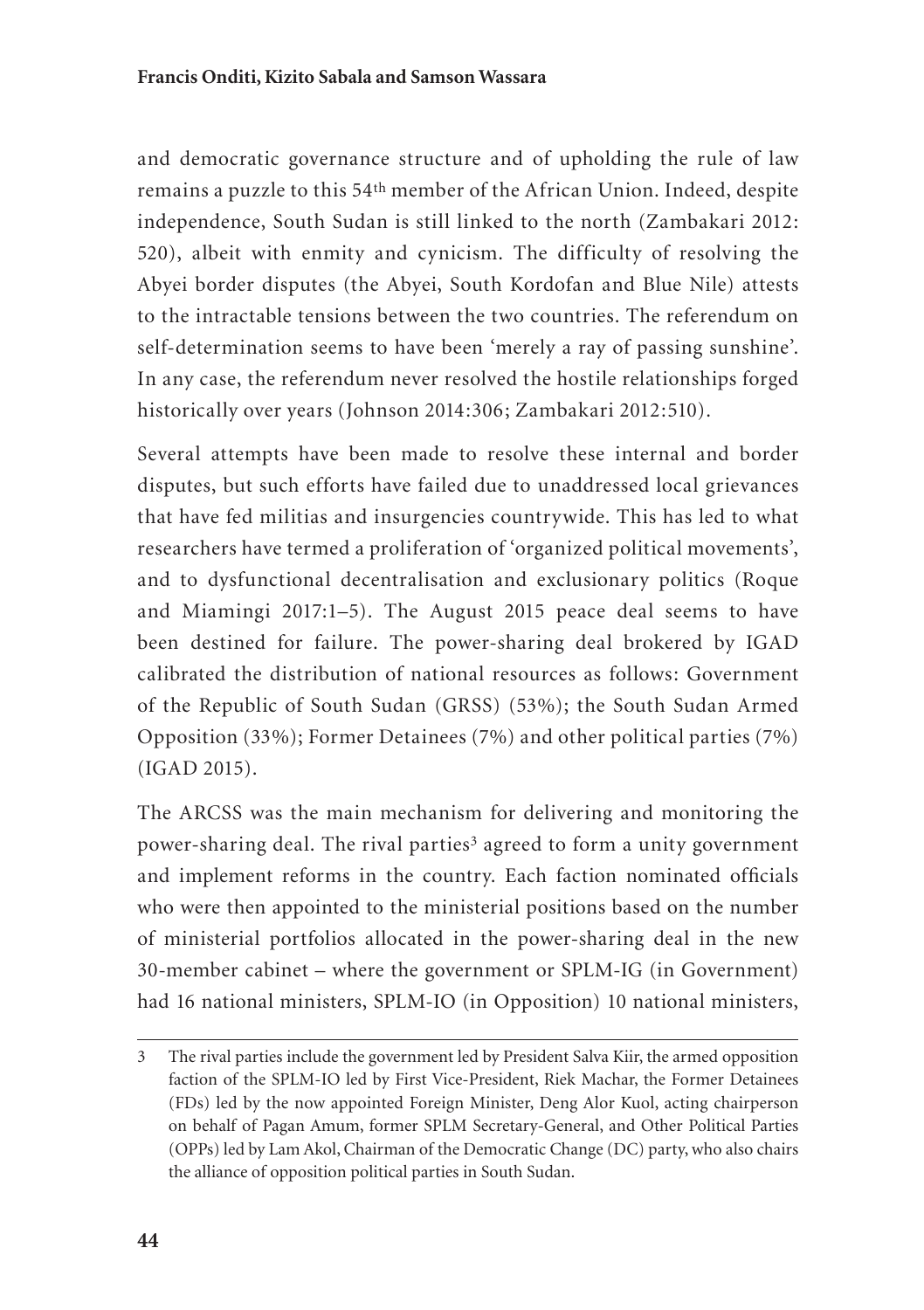FDs (Former Detainees) two, and OPPs (Other Political Parties) also two. This was in addition to a number of deputy ministers (Sudan Tribune 2016).

In view of the foregoing discussion on ethno-political realignment, it would only be fair to frame the question in this article within the realm of 'power-sharing consociationalism'.

#### 3. Theoretical perspectives: Consociationalism and associated principles

Consociationalism is founded on the understanding that divided territories on the basis of regions or states or communities are usually governed according to consociational principles (O'Leary 1987:11; McGarry 1988:44). In most societies, the 'division' is driven by ethnicity, religion or language, or, sometimes, political inclinations. The concept of 'divided societies' as it relates to 'consociationalism' denotes separate cultural communities each running its own political and socio-economic institutions (Lijphart 1975:83–84). More often, such cultural divisions would limit interactions and communications across boundaries which could be geographic, socio-cultural and even psychological. Some scholars have defined 'divided societies' by pointing out that such phenomena play out during important national functions such as elections and boundary reviews (Fraenkel and Grofman 2006:630; Barry 1975:480). In other words, there can be no 'uniformity' on how such societies respond to such matters of national importance.

To frame these issues, one has to understand key principles underpinning 'consociationalism' as a model of resolving conflict in divided societies.

#### **3.1 Consociationalists' debate**

The consociational debates tend to link conflicts to ethnic divisions. In the context of South Sudan, these divisions follow narrow cleavages of ethnicity and socio-economic diversities. For example, pastoral herders vs. agricultural farmers, those who participated in the liberation struggle vs collaborators with Khartoum – the former referred to as 'heroes' while the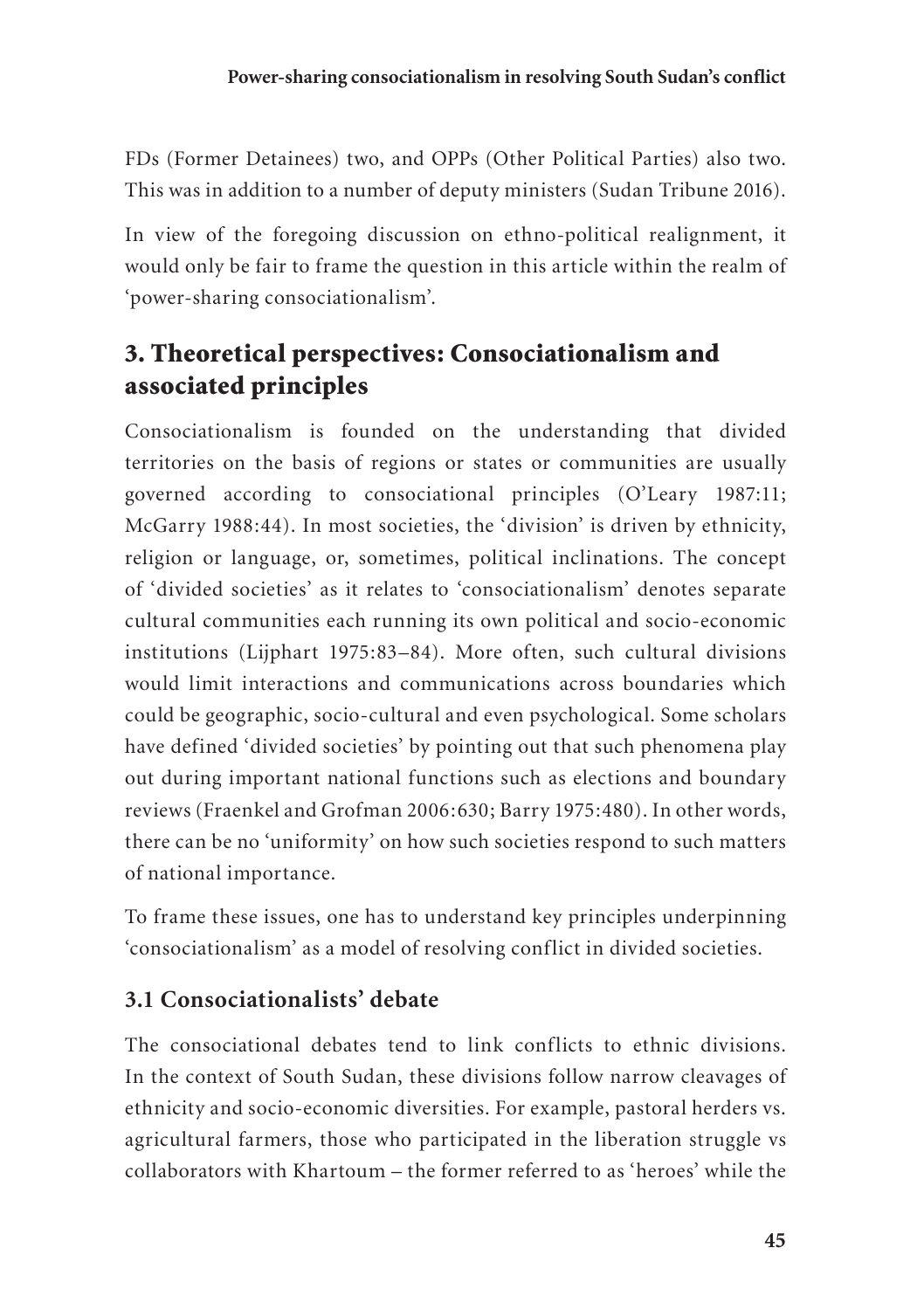latter are seen as 'traitors', or those who were in the diaspora vs those who fought the guerrilla war in the 'bush'. The division in fragile countries such as South Sudan is due to a combination of political power, sociocultural loyalty and national symbolism. This implies that the hypothetical significance of the consociational approach to conflict resolution lies in how such multifaceted layers of issues can be accommodated within a single settlement.

Consociational theorists further argue that the destabilising effects of sub-cultural or territorial segmentation are neutralised at the elite level by embracing non-majoritarian mechanisms for conflict resolution (Andeweg 2000:510, McGrattan 2012:390). However, some scholars (O'Leary 2003:670; Barry 2006:395) caution that even though the model attracted curiosity in resolving conflicts in moderately divided Anglo-Saxon countries, it might worsen the situation in multipolar societies. This is particularly the case of South Sudan where the historical injustices provoke hostile emotions along ethnic 'fault lines'. Helen Kyed and Mikael Graves (2015:5–10) on the other hand, are hopeful that efforts to link economic and territorial pillars in peacemaking processes could develop 'trust' among the warring groups, hence leading to sustainable peace (MacGinty 2010:400).

Still, while anti-consociational narratives admit that cultural and political integrative approaches sound logical in addressing identity issues, they remain sceptical and claim that according to lessons from Europe (for example, Northern Ireland) transforming conflict through 'identity change' is always challenging in deeply divided societies (Kunze 2015:11–12; Dixson 2011). In short, they argue that consociationalism cannot deliver peace, merely on the basis of building bridges. They note that, in order to resolve such conflicts, it is imperative to address issues of territorial boundaries (Ibekwe 2012:74–75). Agreeably, other scholars argue that the formal institutions of power sharing are insufficient and therefore incapable of overcoming the belligerent and unspoken self-interests of the leading political elites (Seymour 2014:3; Cammett and Malesky 2012:987).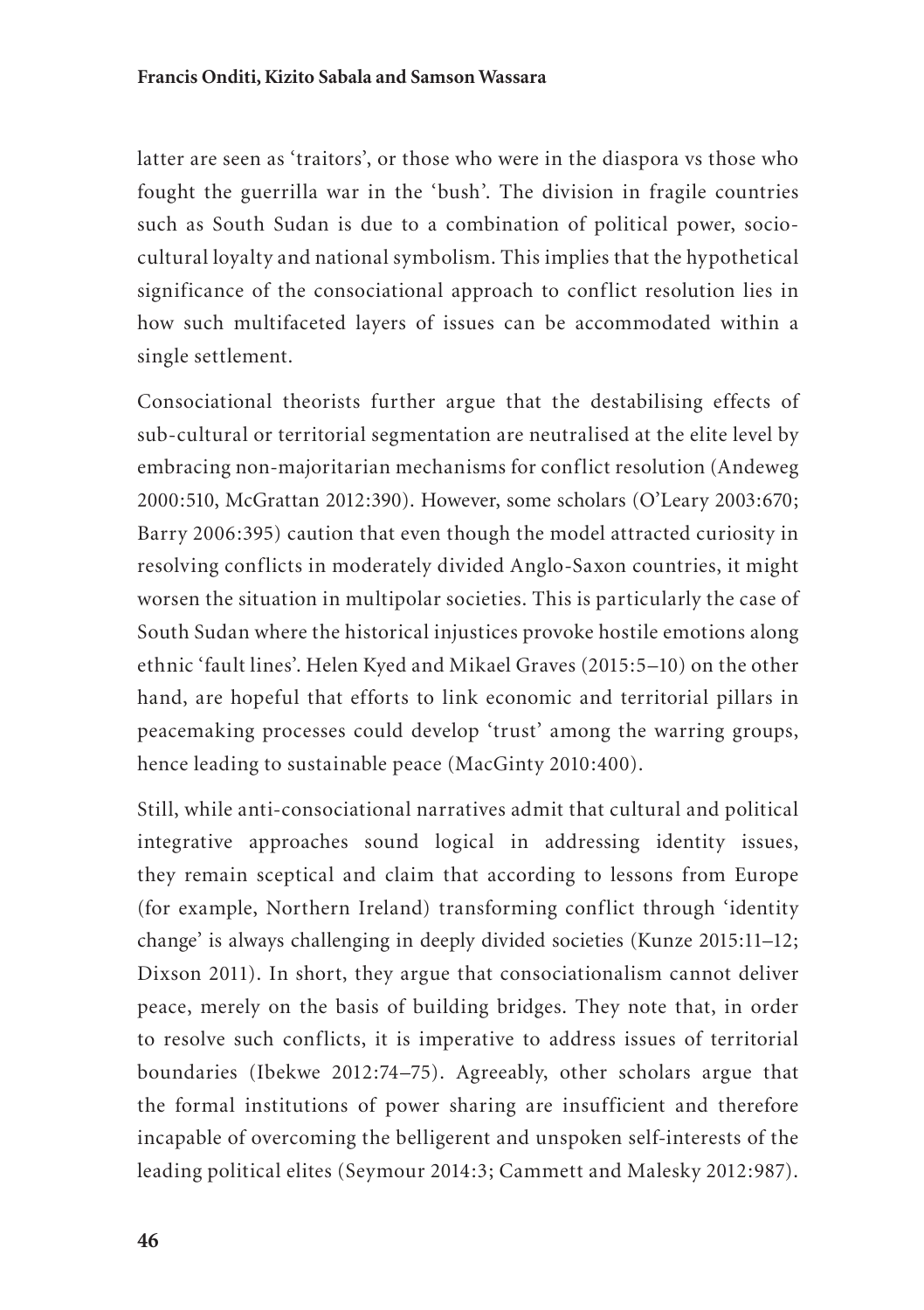Nonetheless, a few success stories of how the consociational model can resolve and sustain peace stand out. One of them is Switzerland, which is established on consociationalism (Bohn 1981:1237; Bogaards and Crepaz 2002:360; Bogaards 2000:400). Based on the success of Switzerland, consociationalism is predicated on 'organizational principles': the first being *executive power sharing,* which implies that each of the main communities in the conflict share in executive power (Mueller 2014:85).

However, as is the case in other states in sub-Saharan Africa, class domination and the 'big man' syndrome complicate the case of South Sudan, excluding those regarded as 'outsiders' from the centre of power. Class politics seem to make the political elites in South Sudan thrive on violent ascent to power (Madut 2013:3; Pospieszna and Schneider 2013:50; Pinaud 2014:197). This is what Pa'gan Okiech (2016:10) reconstructs as the kleptocratic regime in Juba. The debate on a kleptocratic form of governance is well understood when framed within the principles of power-sharing consociationalism.

#### **3.2 Consociationalism: Core principles of power-sharing**

In addition to power sharing, consociationalism is premised on three other principles: autonomy/self-government, proportionality, and veto rights*.* The principle of *self-government* dictates that each faction to the conflict enjoys some measure of autonomy. In culturally divided societies, where the warring groups are concerned with identities, there should be an arrangement to have self-governance on matters of cultural concern. Andele Jinadu (1985:75) observes that this theory also provides a basis for the development and utilisation of consociational conflict-regulating mechanisms. A conflict-regulating mechanism can however, give rise to affirmative action policies to consolidate elite domination by an ethnically based political class faction.

Affirmative action as a tool for consociationalism is indeed problematic, in that in situations of 'self-determination disputes', ethno-national communities focus on contested homelands. The unresolved question is then, *who* should exercise power at the level of central government? In such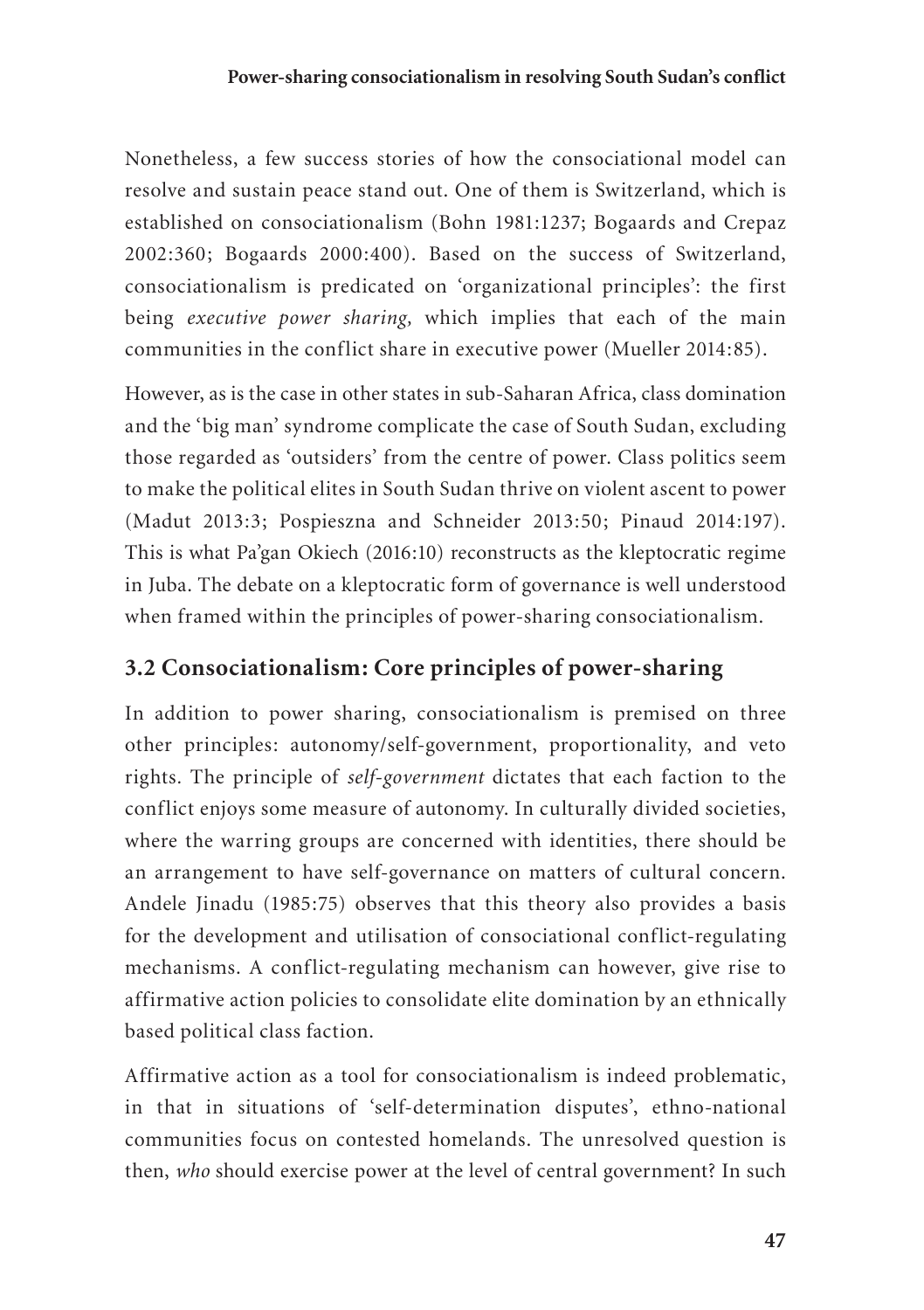cases, the effectiveness of federalism and consociationalism as conflict resolution mechanisms may be limited. In federal states such as Nigeria, the competition to control the state and its resources has compelled political parties to cross-cut ethnic cleavages (Jinadu 1985:76). Critiques of consociationalism on the basis of the self-autonomy principle raise concerns that the approach is too elitist and that executive instruments of policymaking and conflict regulation lack popular control to bring peace to the 'grass-root' level (Hueglin 1985:203; Dixson 1996:131).

The principle of *proportionality* assumes that economic, political and territorial resources in divided societies can be distributed proportionally. For instance, each belligerent group is represented proportionally in key public institutions and is a beneficiary of public resources and expenditures in pro rata measures (McGarry 1988:240). In fragile post-conflict societies, scholars have underscored the use of the 'closed-list proportional representation' electoral system as the most effective power-sharing mechanism (Cammett and Malesky 2012:983). They further observe that this approach to conflict resolution, if well executed, might produce not only good governance, but also stability, and might prevent recurrence of conflict by emphasising the application of democratic processes such as voting and equitable distribution of state power (Cammett and Malesky 2012:998). This notwithstanding, the institution of democracy is difficult to attain because the 'majority votes and seats can dominate minority groups' (Ottaway 2003:316).

The final principle is *mutual veto,* which is the most complex to implement. It assumes that, when resolving conflict instigated by ethnicpolitical competition, a feature that characterises South Sudan's conflict, mechanisms should be put in place to prevent domination in decisionmaking processes. This, however, was not done in South Sudan and what accordingly happened was the SPLM-IO fall-out and the subsequent divorce between Dr Riek Machar and President Salva Kiir. Heavy-weight political manoeuvres around individual-based political settlements, may anyway be expected in fragile states (Menocal 2011:1720).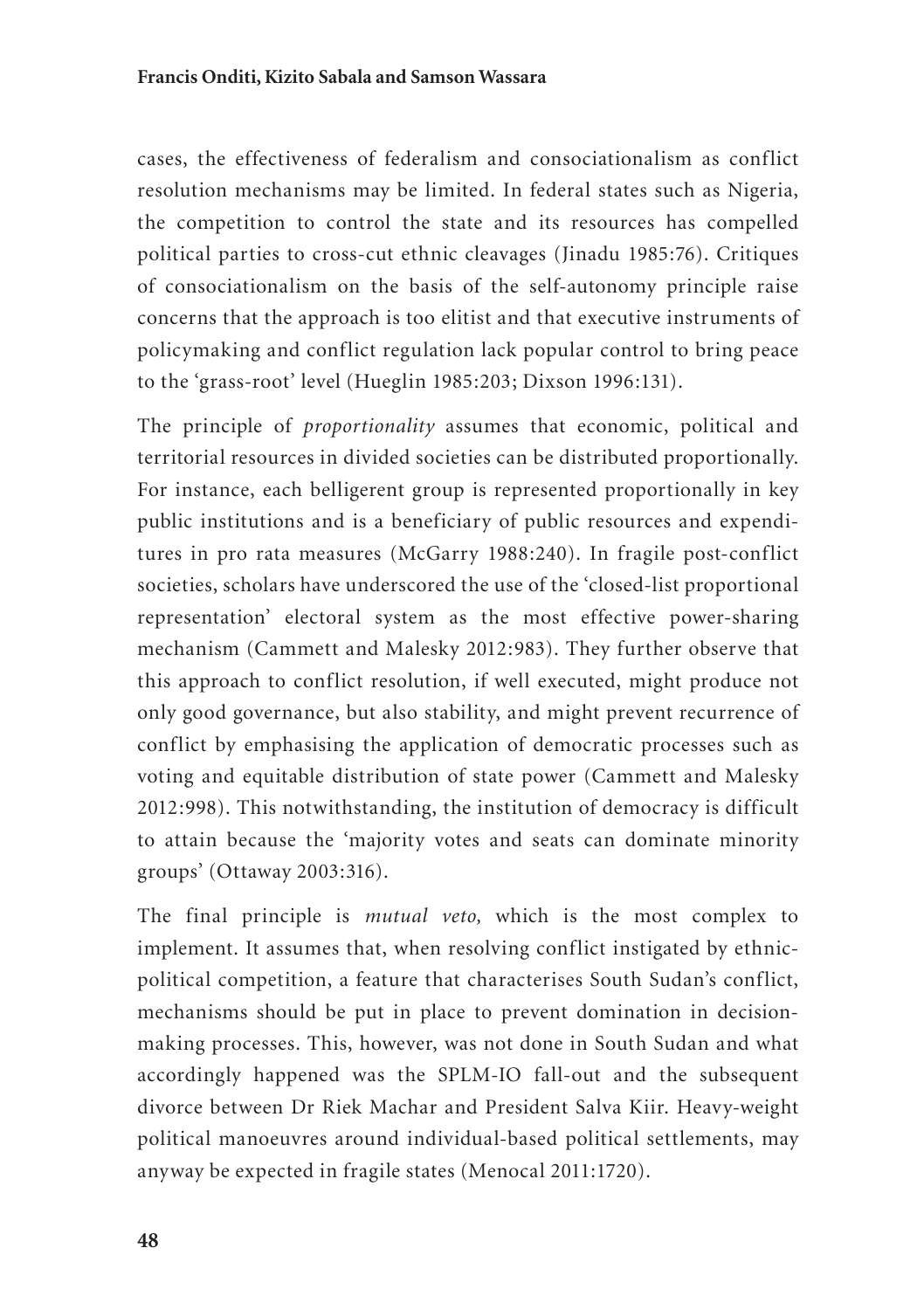Rudy Andeweg (2000:520) contests some of the auxiliary principles of consociationalism – such as 'consensus democracy' which remains controversial. Some scholars have posed the question as to whether the very logic of consociationalism may lead to a prescription for more adversarial politics, particularly in countries that have experienced social cleavages (McGrattan 2012:395). Allison McCulloch's (2014:503) analysis, based on various countries where the consociational model has been applied, suggests that ethnicity should be recognised through 'consociational' institutions, as this may lead to an increase in inter-ethnic accommodation. For example, the proposed boundaries review process aimed at creating twenty-eight (28) states seems to have evoked ethnic consciousness, with bordering communities such as Bare and Mundare in Central Equatoria fighting over boundaries. These factors have been fuelling conflict among Sudanese people from as early as the 1950s to the 70s (Rolandsen 2011:216; Sambanis 2004:840). The failure/success of power-sharing consociational arrangements depends on the capacities and interests of armed groups involved in or excluded from an agreement (Spears 1999:527).

In South Sudan, successive policies of power sharing offer political payoffs for insurgent violence, thereby turning the rebel path into an appealing option in the pursuit of otherwise blocked aspirations (Podder 2013:20). A fundamental problem has been that, rather than building peace, these 'deals' represent little more than an elite 'gentlemanly' understanding on how the spoils of patronage are shared. It is against this background that readers of democracy in Africa, such as Nicholas Cheeseman (2011:339–340), caution that 'formal power-sharing institutions in most parts of Africa are hurriedly designed to deal with crisis, hence high propensity to undermine prospects for sustainable peace.'

The most feasible mechanism of power sharing according to Donald Horowitz (2014) is a combination of both consociationalism and a 'centripetal approach'. In both cases, the ultimate goal is to create *interethnic power-sharing* political structures by establishing ethnically based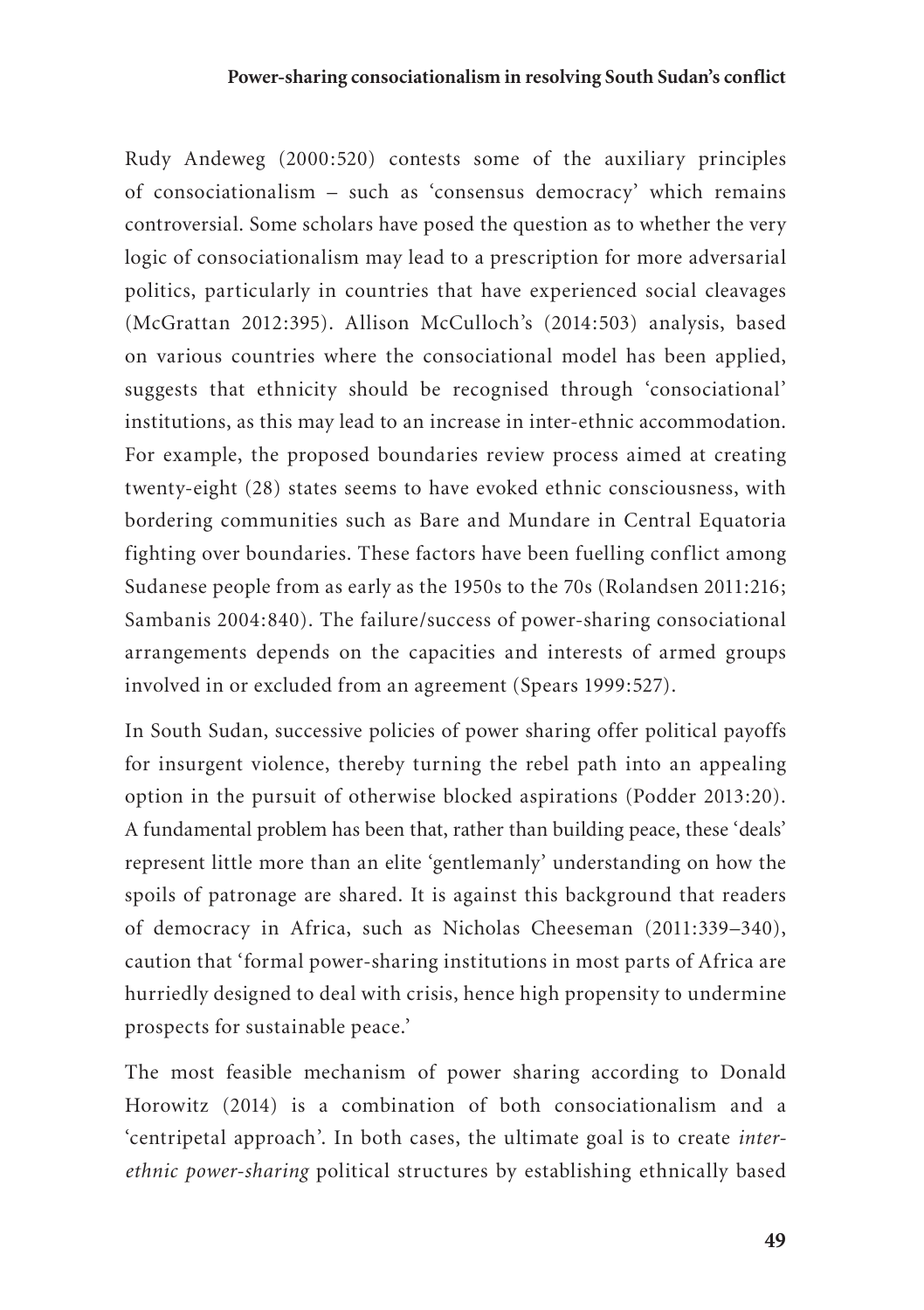parties (Spears 1999:30). Yet, others caution that power-sharing processes are too risky, especially when the operating environment is characterised by notions of competition for political power (Traniello 2008:30).

It is evident that the outcome of the 'power-sharing consociational' structures can be weak, underdeveloped and untested 'governance structures' that continue to 'bleed' complications in South Sudan's quest for sustainable peace – a problem that is interrogated by this academic prognosis.

#### 4. The 'bleeding' complications and power-sharing 'deals'

Despite numerous interventions, sustainable peace in South Sudan remains elusive, which prompts the question why the formal institutions based on the principles of consociationalism are insufficient to deliver peace in the country. The factional fighting that broke out in Juba between the SPLM-IG and SPLM-IO on 10 July 2016, gnarled the peace deal that had been agreed upon in April. The quest for peace is complicated by both structural and systemic factors. These include: 1) weak institutions of governance, 2) challenges associated with the politics of power-sharing, 3) politicoethnic complications, 4) territorial tensions, 5) militarisation of the peace process, and 6) proliferation of parties to the peace process.

In regard to the first problem, there is the missing link between the governing institutions and the prioritisation of the socio-economic and cultural needs (Apuuli 2015:125). What does it mean to have Dr Riek Machar excluded from the peace process? The Transitional Government of National Unity (TGoNU) formed on 29 April 2016 was not enshrined in the Constitution. It was obvious that there were articles of the peace agreement which were in stark contradiction with provisions of the Transitional Constitution of South Sudan (TCSS) (Wassara 2016). People expected the harmonisation of the TCSS with the ARCSS, which did not happen until violence engulfed the country on 10 July 2016.

The second complication arises from the politics of power sharing. Arend Lijphart (1975:85) has defined consociationalism as requiring a 'grand coalition'. The formation of a grand coalition has, however, been viewed as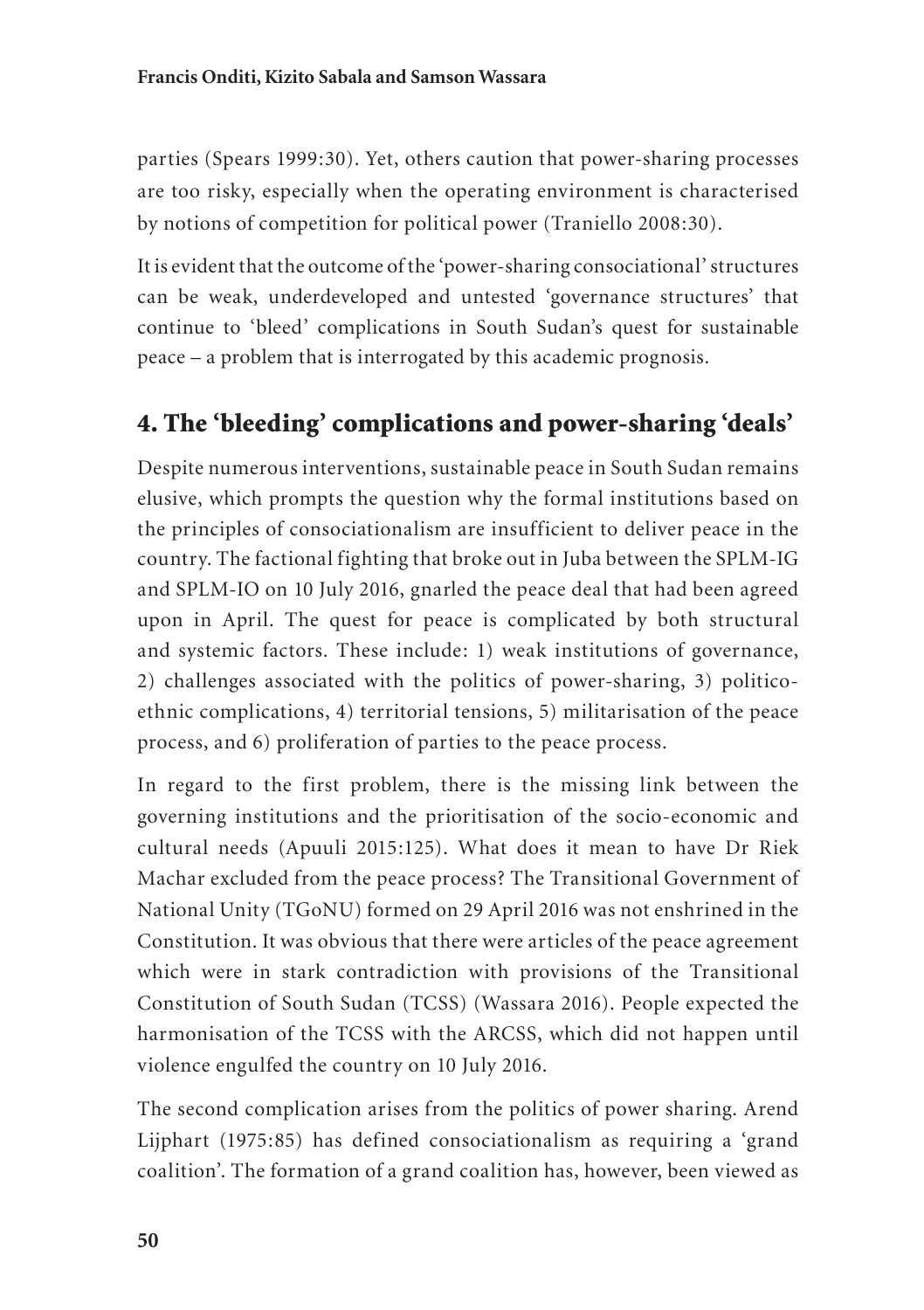the main weakness in the design of power-sharing agreements (McGarry and O'Leary 2004:215). The South Sudan case helps people realise that although grand coalitions are empirical possibilities, what makes consociations feasible and workable is joint consent across the significant communities, with emphasis on 'jointness' as opposed to 'parallelism'. The peace deal of August 2015 continued to suffer sluggish implementation, amid struggles in the ranks of political elites. Engagement of regional states in the South Sudan conflict resolution remains controversial. For instance, Uganda called for a mini-summit comprised of Ethiopia, Kenya, South Sudan and Uganda. The purpose of the mini-summit was to assure President Salva Kiir that those provisions he disagreed with will be dropped from the text of the agreement.

The provisions of the agreement objected to by the government of South Sudan were, among others, the demilitarisation of Juba, the withdrawal of foreign troops from South Sudan, the monitoring and verification mechanism, the cantonment of forces, the accountability for war crimes, and separate armies (Africa Confidential 2016:5). Tensions among mediators persisted until the deal dubbed *Agreement on the Resolution of the Conflict in South Sudan* (ARCSS) was signed on 17 August 2015. The Ethiopian Prime Minister and the Ugandan President became involved in verbal altercations resulting in the early departure of Yoweri Museveni before the agreement signing. This meant that only the leaders of the SPLM/A-IO and the representative of the SPLM/A former detainees and other stakeholders signed. President Salva Kiir declined to sign the Agreement on 17 August 2015. However, he later signed the agreement on 26 August 2016 after registering sixteen reservations.

Thirdly, the deepening politico-ethnic division complicates the deal. Political settlement is one of the dimensions of the power-sharing method of conflict resolution (Hartmann 2013:127). In August 2016, the two rival groups fought fiercely in Juba with accusations and counter-accusations of attempted assassination of their respective leaders by the other group. In this case, the creation of a consociational political compromise was required. The Caroline Hartzell and Matthew Hoddie (2003:48) model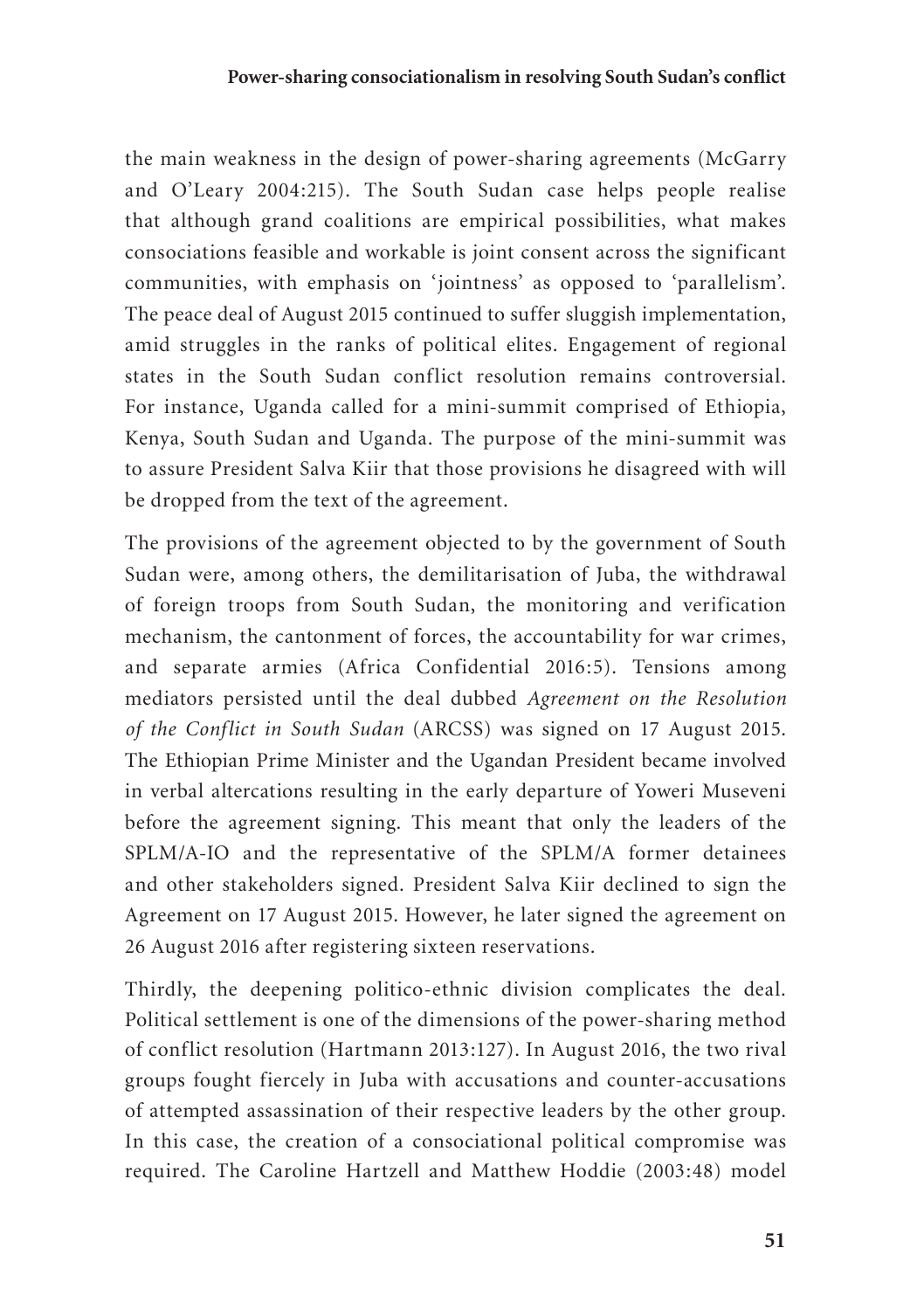of political power sharing recommends that in a divided society, peace settlements should not only lay down structures for distributing political power in the core governing institutions of the state among groups, but also organise security structures in a manner that provides a 'fall-back' scenario for each party.

The August 2015 power-sharing arrangement did allow former Vice-President Dr Riek Machar to retain soldiers loyal to SPLM-IO, but that was contrary to the host of reservations levelled against the August peace agreement by President Salva Kiir. Critiques of power sharing are sceptical of its success in resolving complex conflicts (Spears 2013:35). The Kenyan one that sparked the post-election violence in 2007/8 collapsed shortly before the 2013 elections due to lack of trust, historical factors and – more critically – ethnic bigotry between the ruling Agikuyu community and the former Prime Minister, Raila Amollo Odinga, who hails from the Luo community.

The fourth complication arises from the very principle of power sharing between territorial sections of a country. Andreas Mehler (2009a:8) identifies four dimensions of power sharing: 1) inclusiveness, 2) degree of power, 3) level of power sharing, and 4) relative prominence of negotiators. Others, however, have cautioned that power sharing in Africa is narrowly exercised through federalism and decentralisation (Zanker et al. 2015:80). Federalism and decentralisation of power is usually achieved through the constitutionally entrenched system of governance that demands greater autonomy (Dash 2007:697–700). In South Sudan, the question of devolving power is not adequately addressed within the existing devolved structures of governance. The Riek Machar-led faction prefers federalism and defines it as a system in which power is shared between multiple levels of government as a means of arresting ethnic or regional divisions (Adeba 2015; Pospieszna and Schneider 2013:45).

Fifth, the militarisation of the peace process introduces further complications. Military power sharing 'seeks to distribute authority within the coercive apparatus of the state' (Hartzell and Hoddie 2015:43). In this case, warring groups are integrated into a 'unified' state security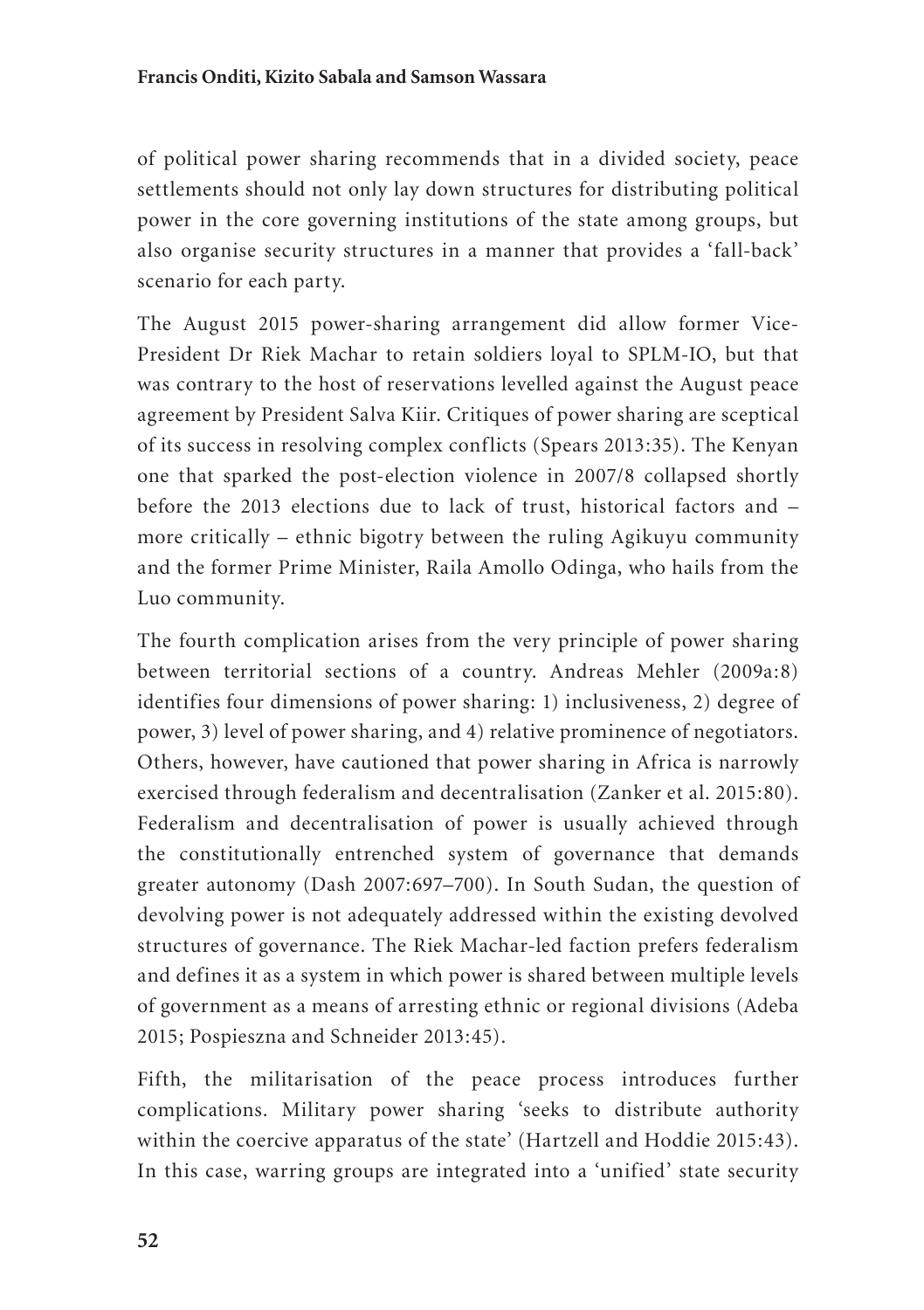force (Hoddie and Hartzell 2003:306). It seeks to specify the details around staffing, chain of command and control, and make-up of the state's coercive agencies. In line with this military strategy, the August 2015 peace agreement included proportional numbers of forces mainly from SPLM-IG and SPLM-IO. Nevertheless, what was witnessed in Juba on Friday, 29 April 2016, was the appointment of each group to key leadership positions in all arms of government, including the security sector. The military dominant arrangement seems to have entrenched what Clemence Pinaud (2014:194) describes as 'dominant class', and which caused a situation that led to violence in Juba. No wonder, the widespread confrontations that ensued in 2016 began with deep altercations between SPLM-IG and SPLM-IO military forces laying allegiance to President Kiir and Dr Machar respectively.

Finally, the increase in the number of actors in the peace process is a factor that perpetuates contradictory articulation of demands. In the past, mediators used to deal with the Government and the two factions of the SPLM (in opposition and former detainees). Now, we have newcomers on the scene like the National Salvation Front (NAS), the South Sudan National Movement for Change (SSNMC), the National Democratic Movement (NDM), civil society organisations, and faith-based organisations. Nine parties accused the government of lack of political will to negotiate meaningful peace (Wassara and Kurimoto 2017:124; South Sudan Opposition 2018).

This proliferation of actors in the conflict and the growing distrust in the President Kiir-led government has led to the failure of the IGAD initiative to make peace deals during the second round of negotiations in February 2018. These structural challenges continue to diminish hopes that the IGAD-led revitalisation process will bear fruit. The process which at best can be described as the 'old' camouflaged as 'new' is unlikely to result in any meaningful progress in the search for peace. This is due to the challenges of the previous efforts, such as inability to resolve the deeply entrenched mistrust among the various stakeholders and dismissal of the revitalisation process as Troika-controlled. The threats by IGAD to freeze bank accounts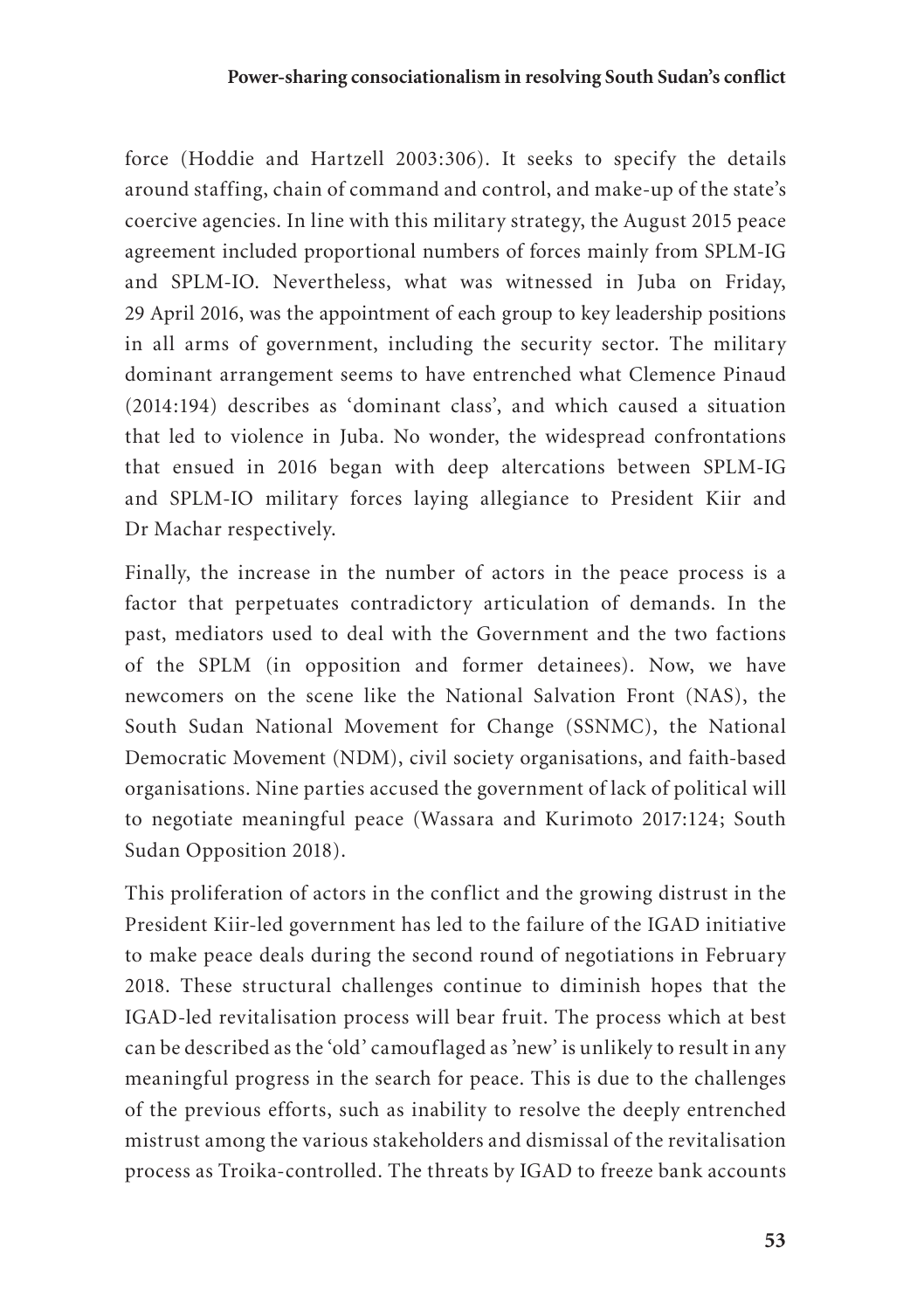of peace spoilers will not move the main protagonist in the conflict due to the lack of political leverage and clout, and converging interests from within and across the region.

Looking beyond domestic politics, the conflict resolution processes seem to have widened its regional presence. For example, in May 2018, the Members of the IGAD Council of Ministers travelled to South Africa on a shuttle diplomacy mission to hold consultations with the former South Sudan Vice-President, Dr Riek Machar. On this note, the former President of Botswana, Festus Mogae, who is also the Chairperson of the Joint Monitoring and Evaluation Commission, urged stakeholders to the conflict not to miss the opportunity for making peace during the next round of peace talks that were scheduled to resume in Addis Ababa. Although the IGAD-led High-Level Revitalization Peace Forum was optimistic that talks will pave the way for sustainable peace, 'trust' between President Salva Kiir and Dr Riek Machar continues to play a critical role in the management of the conflict. In fact, the opportunity to strike a peace deal hangs in the balance after it emerged that the former military chief, General Paul Malong Awan Anei, was side-lined from the Addis Ababa peace talks. Indeed, trust seem to be the only way to assure warring groups and citizens that the two leaders are committed to resolving the conflict.

Failure to build trust among the key protagonists and other actors in the conflict and fatigue may impede the would-be peace promoters. The economy will then probably continue to plummet, the humanitarian situation may worsen, and the likelihood of South Sudan becoming a forgotten country may become a reality.

#### 5. Conclusions and Recommendations

The foregoing discussion reveals the limitations of trying to over-rely on power-sharing consociationalism as a model of conflict resolution without linking such processes to the society in its entirety. What is recognised as 'best practice' may not be the right prescription for every ethnic-based conflict around the world. Institutional weaknesses, lack of trust as well as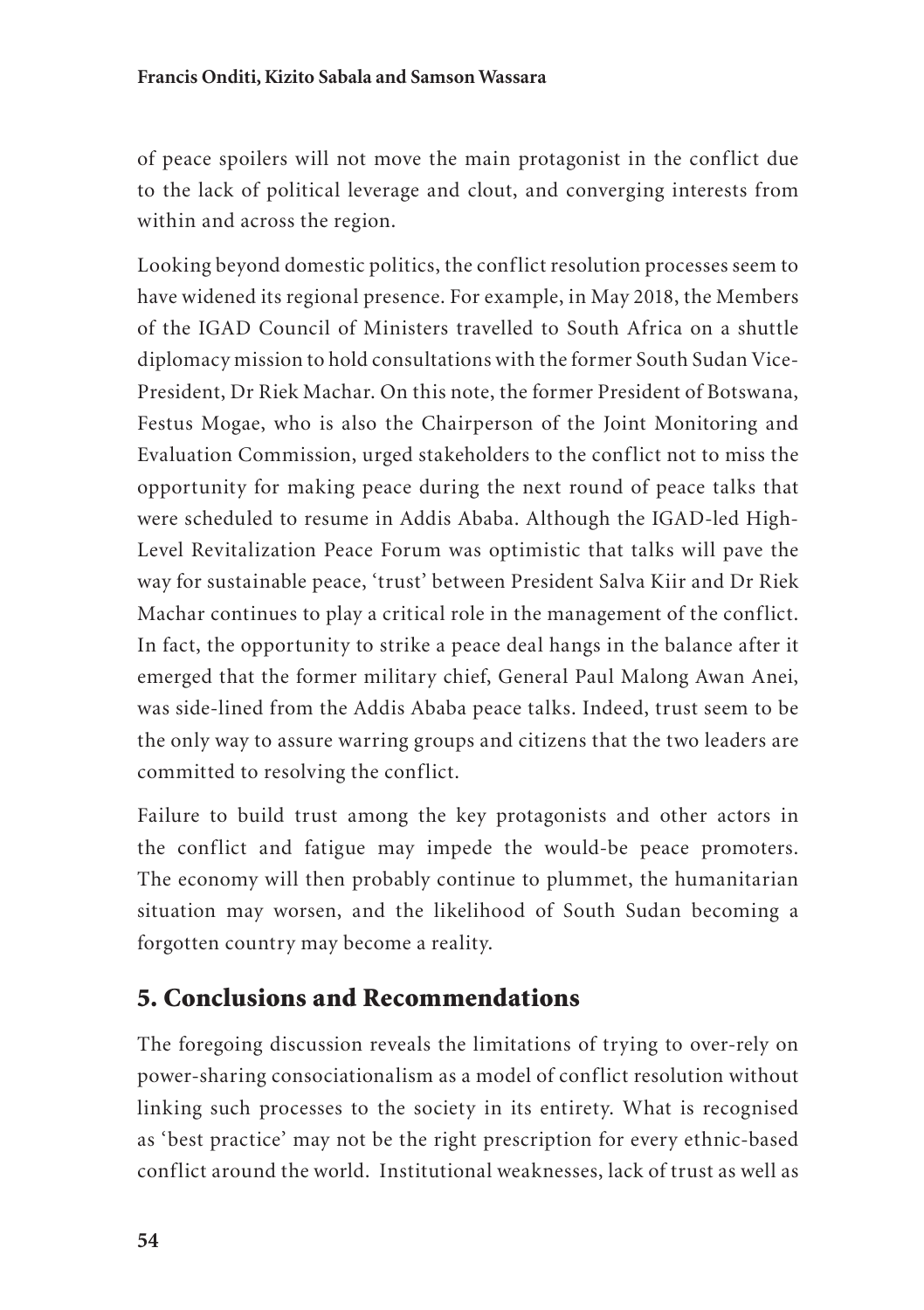lack of conditions supportive of the 'best practice' are better off pursuing 'second-best alternatives.' As such, our conclusion and recommendations in this article contend that mitigating the reliance on formal institutions and individuals to resolve the conflict in South Sudan would reduce incentives for trapping the country in the conflict, and greatly increase chances of citizens' ownership of the peace process and destiny for their country.

#### **5.1 Conclusions**

This article frames the discussion of the past and the ongoing peace and conflict resolution situation in South Sudan within the framework of a power-sharing consociational model as contained in the April 2016 political rearrangement. It is grounded on the understanding that the problem in South Sudan is partly due to lack of transformation of the country from a pseudo-political military party, the SPLM-IG and SPLM-IO, into a public policy-driven political structure that can allow democratic governance to thrive. Analysis of the power-sharing model has demonstrated that, in spite of the merits in resolving politically instigated violence, the model is not necessarily a 'one-size-fits-all'. This is partly because the current kleptocratic style of governance in South Sudan was built on ethnic politics and military dominance leading to a culture of violence. The making and partial implementation of the South Sudan 2015 Peace Agreement indicates some limitations of the classical consociationalism model*,* due to its conceptual contradictions as well as contextual complications that continue to impede possibilities of sustainable peace in the country.

It is therefore fair, that we conclude this article by deducing the main limitations that a consociational South Sudan will have to address on its path to sustainable peace and stability.

#### **5.2 Recommendations: The future of consociationalism in South Sudan**

One of the weaknesses that consociationalism presents is dominance of certain groups in peace deals. For sustainable peace and stability to be achieved in South Sudan, the ordinary population should be involved in the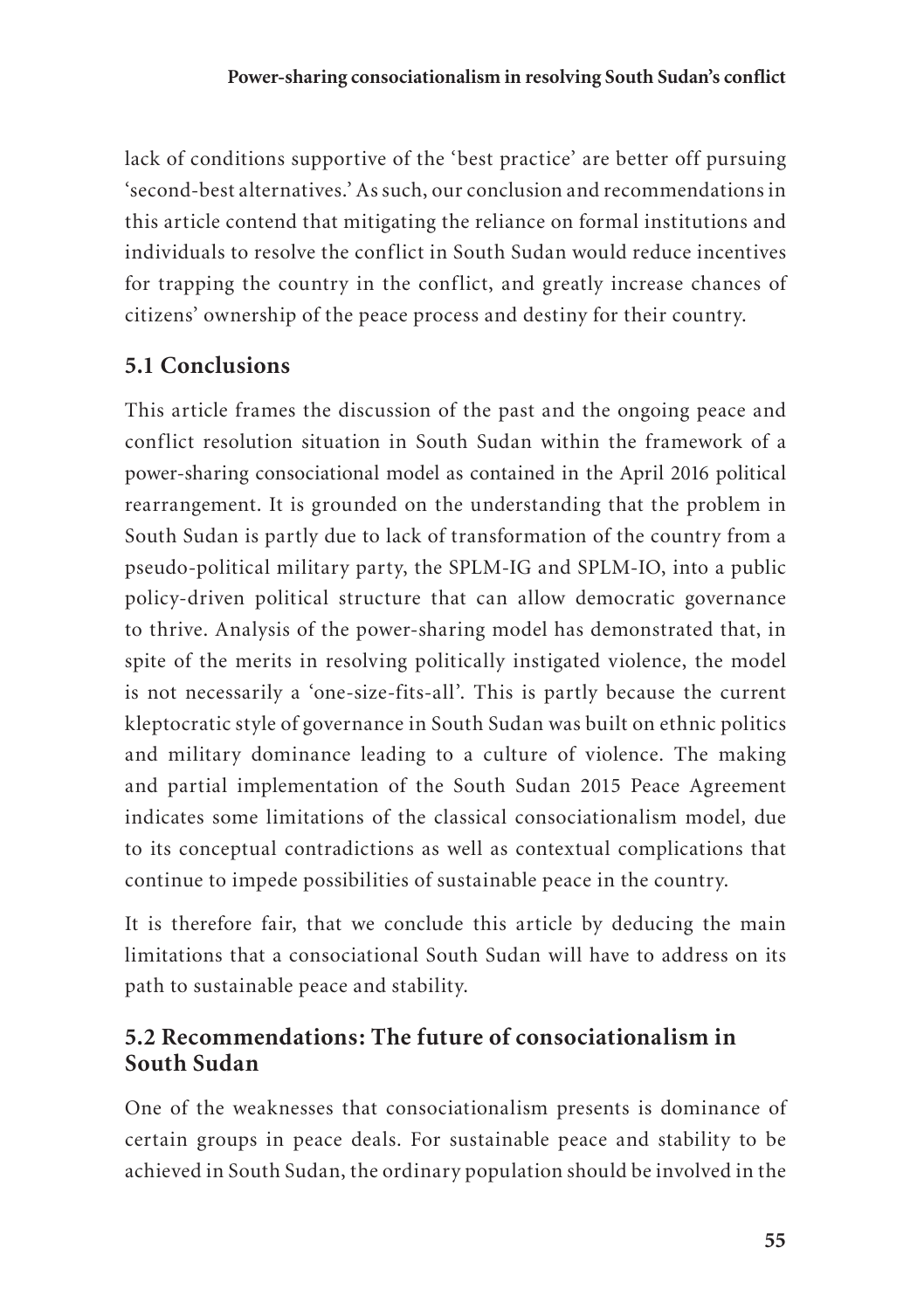management of the country through efficient constitutionally respected institutions such as central and state legislative assemblies and mandates. In this way, checks and balances can be provided against the excesses of the state; and democratic values, principles and voices can be protected in domestic politics. A range of policy recommendations towards a political realignment in South Sudan, may also be made available. However, we shall focus our recommendations on: 1) Resolving contextual challenges; and 2) Conceptual flexibility.

#### **5.2.1 Resolving contextual challenges**

Analysis in the article demonstrates that previous design and implementation of consociationalism in South Sudan has misconstrued the critical role of the external actors or what we coin in this article as 'the actor in the neighbourhood'. Although conflict resolution in South Sudan has involved national, regional and global mediators, the struggle for autonomy has sealed the country off from its former master – Sudan. Yet, the role of Khartoum in the South Sudan conflict cannot be ignored. This has produced two related problems. First, there has been a tendency to downplay the importance of the disputed boundaries – both internally and externally – by overemphasising the political power-sharing narrative and mechanics. Thus, the design and operation of consociationalism has neglected the possibilities of positive roles that Khartoum could play in the *implementation* and in the active *operation* of power-sharing settlements. As a result of this policy lacuna, Khartoum's role tends to lean towards the role of a 'spoiler'. Dr Riek Machar's self-exile in Khartoum has raised suspicion as to the role President Al-Bashir of Sudan plays in the entire conflict spectrum.

Importantly, there is the role of self-determination in uniting divided societies. This is more of a contextual problem than a conceptual one. Evolution of consociationalism is traced in European countries – the Netherlands, Belgium, Austria and Switzerland. In other contexts, however, analysts argue that this approach might be counterproductive, especially in circumstances where the majority would like to have majority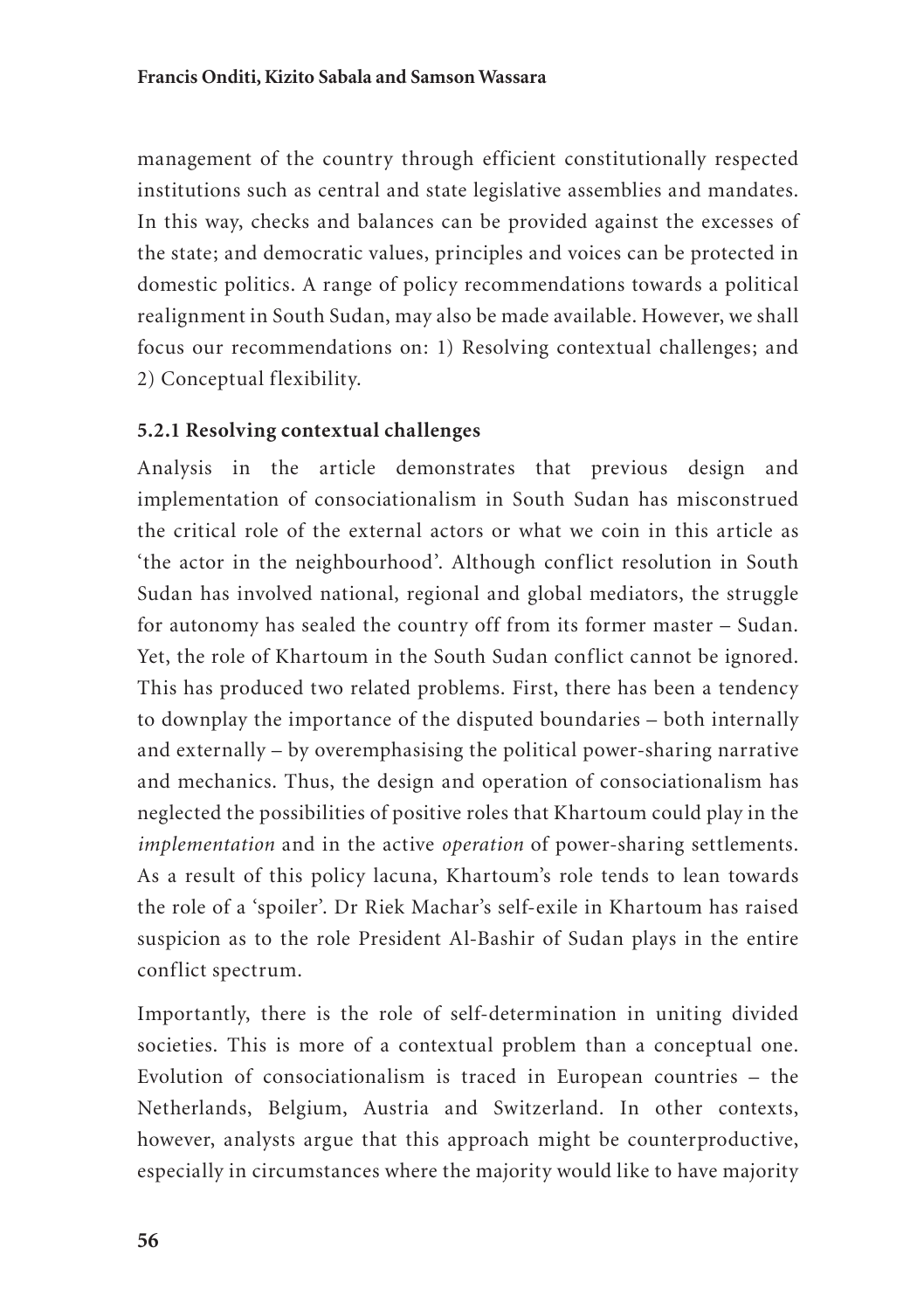rule, while the minorities want guarantees against an overruling majority rule (Dixson 1996:135; O'Leary 2003:700). This condition is fertile ground for degradation of inter-ethnic trust and a recipe for even deeper class divisions based on ethnic identities. Such class divisions are mainly fuelled by the need to access territorial, economic, military and political resources. Policy analysts and political scientists might want to classify such complications as 'resource curse' (Auty 2001:840; Shaxson 2007:1130), but due to the centrality of ethnic identities in South Sudan, we think that the social complexity presented by the conflict in South Sudan can be well articulated as the 'tragedy of ethnic diversity'. One consequence of this type of social formation is that the emphasis in the traditional consociational model is on *who* should exercise power at the level of the central government. But self-determination disputes are often about *how much* power should be exercised by the central government and about whether there should be one or more central governments. Although autonomy is an important value in consociational arrangements, the emphasis in South Sudan is more often on territorial than on corporate autonomy.

A second Khartoum-related problem that was identified in the consociational South Sudan is the tendency to treat the state as a sovereign, independent and insulated entity. In South Sudan, even within the internal state-centric approach favoured in traditional consociational accounts, there has been an overly narrow focus on the design of the SPLM, and the need for agreement on whether the country can transform the SPLM into a fully-fledged political structure. The emergence of SPLM-IO was aimed at providing an alternative ideological stance, hence paving the way for a functional democracy. It is however important to note that the journey to sustainable peace normally requires agreement on issues that go beyond such institutions, such as the security sector reform, reforms in the police, demilitarisation, the return of exiles to their homes and more importantly, reintegration of ex-combatants into the society.

In order to address the challenge of reintegration in South Sudan, it is worth highlighting an institutional weakness of conventional consociational thinking. Lack of political will creates 'insolvency' in consociations;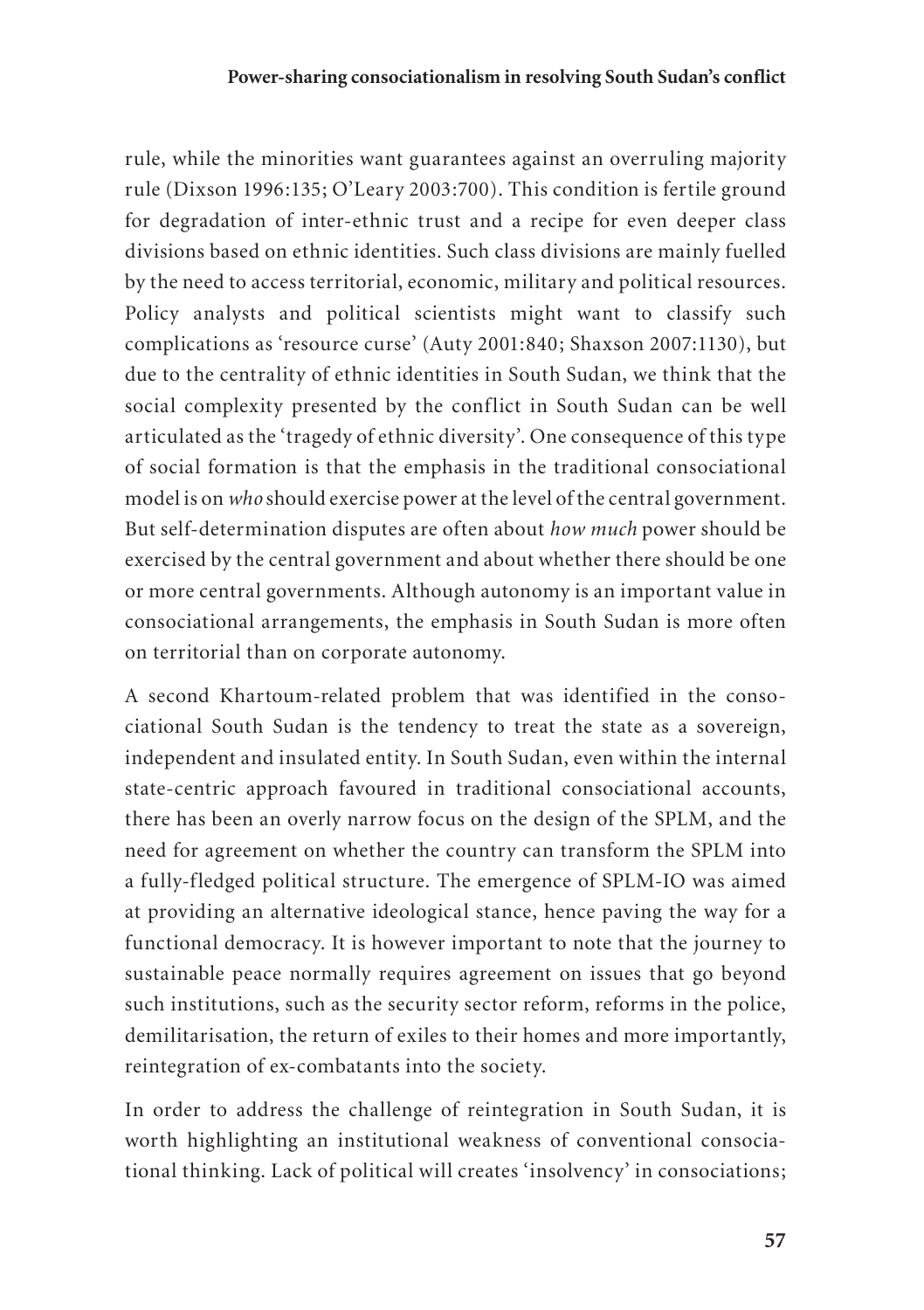it appears to be premised upon overcoming trust and voluntariness. In South Sudan, absence of a forum via which political discourse could be directly effectual has been cause for the lack of *sustainable political architecture*. The political manoeuvres we are currently witnessing in Juba is a symptom of a 'captured state', a country awaiting the return of Machar – when the worst could happen.

#### **5.2.2 Conceptual Flexibility**

A further insight is into possibilities of conceptualising and contextualising consociationalism within the realities of African states' 'capture' of the society and behaviour of the military and political elites*.* Although Lijphart has traditionally defined a consociation as requiring a 'grand coalition', many see that as consociation's key weakness (both because it is difficult to achieve such a coalition, and because it is said to preclude democratic opposition).

Finally, democratic governance is central to this process of change and, importantly, to the impression of stability through its role in bringing together concepts, interaction and context. In other countries where consociationalism has worked, such as Northern Ireland, the 1998 and 2006 agreements have been carefully presented so as not to imply '*radical change'* to the ideologies and goals of the parties concerned (Zuhair 2008). The key to their success was the ability to propagate moves that were in line with the interests of one's own group in a tactical and pragmatic way. Although there were several differences in the ideological settings and strategies (Filardo-Llamas 2008), between Northern Ireland and South Sudan, the underlying principle for most countries experiencing ethnic/ ideological division is how to manage *diversity* and address the challenges associated with what we have coined in this article as the *tragedy of ethnic diversity*, a term that is not intended to replace the concept of 'resource curse', but an alternative thinking on how best to conceptualize complex conflict systems in Africa and beyond.

Thus, in this article we do not have references to a 'United South Sudan', as was the case in countries where consociationalism worked such as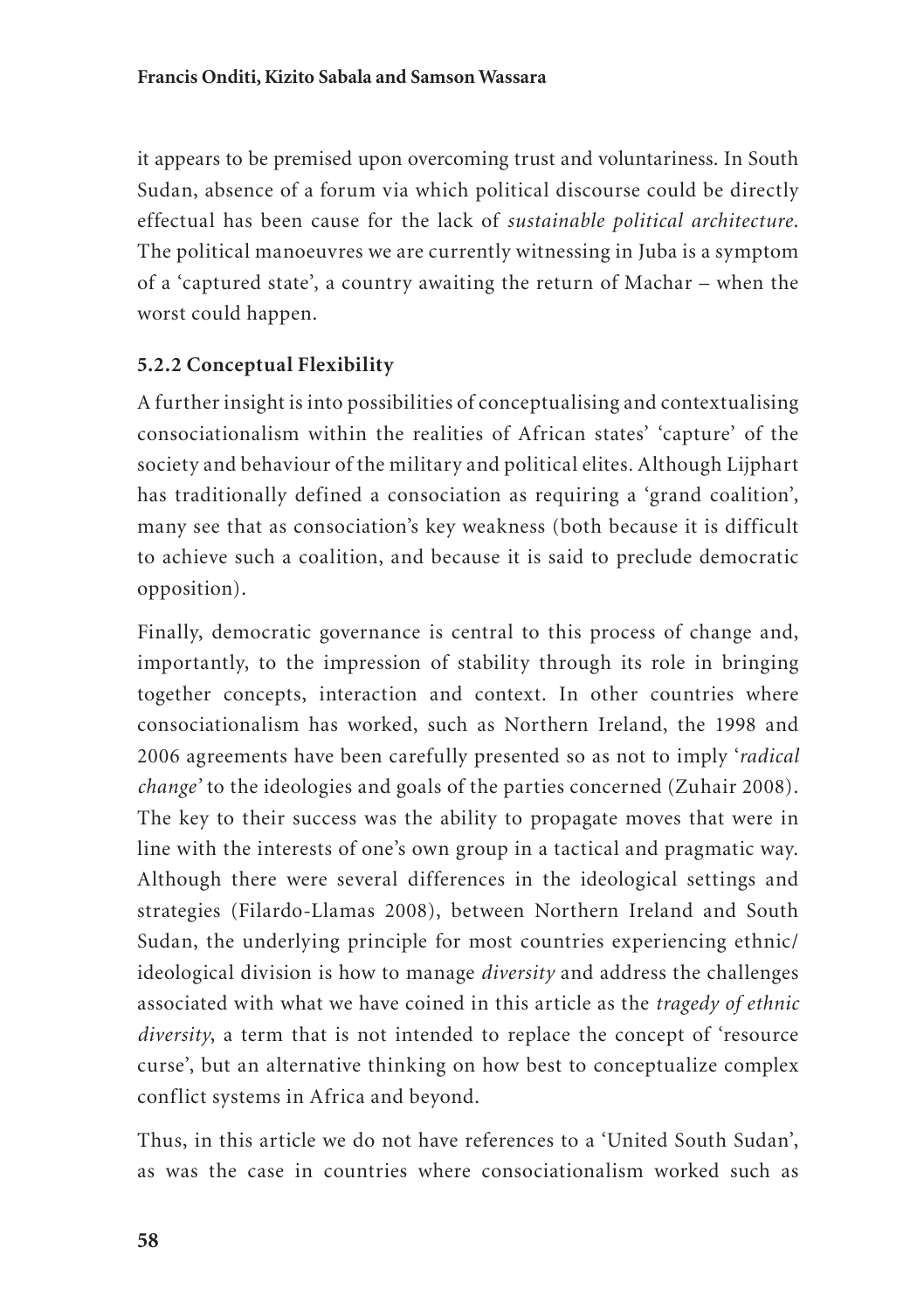Northern Ireland, but only to an 'Agreed South Sudan' – a phrase which we believe acknowledges the necessary consent of all its members in order to make consociationalism work in Africa.

#### Sources

- Adeba, Brian 2015. Splitting South Sudan into 28 States: Right move, wrong time? African Arguments. Available from: <http://africanarguments.org/2015/10/07/splitting-southsudan-into-28-states-right-move-wrong-time/> [Accessed 26 February 2018].
- Africa Confidential 2016. An internal party coup against Riek Machar complicates efforts to get the peace deal back on track. *Africa Confidential*, 58 (17). Available from: <https://www. africa-confidential.com/article-preview/id/11733/Riek\_rival\_boosts\_Salva> [Accessed 26 February 2018].
- African Development Bank 2016. South Sudan economic outlook. 15th edition. Available from: <https://www.afdb.org/en/countries/east-africa/south-sudan/south-sudan-economicoutlook> [Accessed 26 February 2018].
- Andeweg, Rudy 2000. Consociational democracy. *Annual Review of Political Science*, 3 (1), pp. 509–536.
- Apuuli, P. Kasaija 2015. IGAD's mediation in the current South Sudan conflict: Prospects and challenges. *African Security,* 8 (2), pp. 120–145.
- Auty, M. Richard 2001. The political economy of resource-driven growth. *European Economic Review*, 45 (4), pp. 839–846.
- Barry, Brian 1975. Political accommodation and consociational democracy. *British Journal of Political Science*, 5 (4), pp. 477–505.
- Barry, Brian 2006. The consociational model and its dangers. *European Journal of Political Research*, 3 (4), pp. 393–412.
- Bogaards, Matthijs 2000. The uneasy relationship between empirical and normative types in consociational theory. *Journal of Theoretical Politics*, 12 (4), pp. 395–423.
- Bogaards, Matthijs and Markus M.L. Crepaz 2002. Consociational interpretations of the European Union. *European Union Politics*, 3 (3), pp. 357–381.
- Bohn, David 1981. Consociational and accommodation in Switzerland. *The Journal of Politics,*  43 (4), pp. 1236–1240.
- Butenschon, A. Nils 1985. Conflict management in rural societies: The consociational democracy formula. *A Scandinavian Political Studies*, 8 (1–2), pp. 85–103.
- Cammett, Melani and Edmund J. Malesky 2012. Power-sharing in post-conflict societies: Implications for peace and governance. *Journal of Conflict Resolution*, 56 (6), pp. 982–1016.
- Cheeseman, Nic 2011. The internal dynamics of power-sharing in Africa. *Democratization*, 18 (2), pp. 336–365. DOI: 10.10108011350347.2011.553358.
- Collins, Robert 1983. *Shadows in the grass: Britain in the Southern Sudan, 1918–1956*. New Haven, Yale University Press.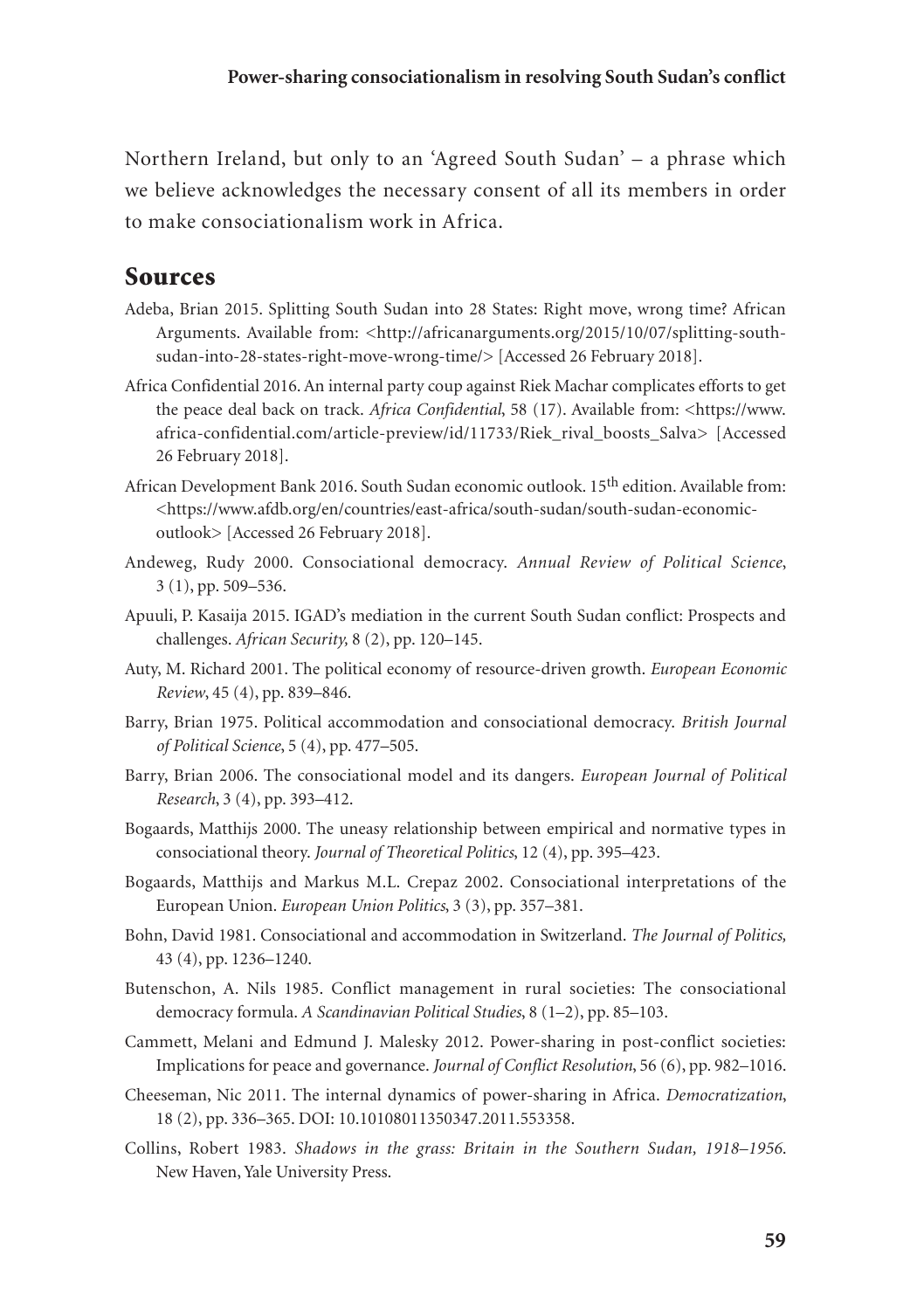#### **Francis Onditi, Kizito Sabala and Samson Wassara**

- Daily Nation 2016. South Sudan opposition deposes leader, Riek Machar. 19 August 2016. Available from: <http://www.nation.co.ke/news/S-Sudan-opposition-deposes-leader-Riek-Machar/1056-3308858 14tnswmz/index.html> [Accessed 11 December 2017].
- Dash, P. Satya 2007. Indian federalism and distribution of responsibilities. *The Indian Journal of Political Science*, 68 (4), pp. 677–710.
- Deng, Francis 1997. *Ethnicity: An African predicament*. Washington, D.C., The Brookings Institution.
- Dixson, Paul 1996. The Politics of Antagonism: Explaining McGarry and O'Leary. *Irish Political Studies*, 11, pp. 130–141.
- Dixson, Paul. 2011. Is consociational theory the answer to global conflicts? From the Netherlands to Northern Ireland and Iraq. *Political Studies Review*, 9, pp. 309–322.
- Filardo-Llamas, Laura 2008. Legitimising through language: Political discourse worlds in Northern Ireland after the 1998 Agreement. *Peace and Conflict Studies*, 15 (1), pp. 77–94.
- Fraenkel, Jon and Bernard Grofman 2006. Does the alternative vote foster moderation in ethnically divided societies? *Comparative Political Studies*, 39 (5), pp. 623–651.
- Galtung, Johan 1958. *Theories of conflict: Definitions, dimensions, negotiations and formations*. New York, Columbia University.
- Haile, Ghebremedhin and Tiberious Bara 2013. *Final evaluation of Disarmament, Demobilization, and Reintegration Programme, Individual Reintegration Project Component (2009–2012).* Juba, Disarmament, Demobilization and Reintegration Commission and United Nations Development Programme.
- Hartmann, Christof 2013. Territorial power sharing and the regulation of conflict in Africa. *Journal of Civil Wars*, 15 (1), pp. 123–143.
- Hartzell, Caroline and Matthew Hoddie 2003. Institutionalizing peace: Power sharing and post-civil war conflict management. *American Journal of Political Science*, 47, pp. 318–332.
- Hartzell, Caroline and Matthew Hoddie 2015. The art of the possible: Power-sharing and postcivil war democracy. *World Politics*, 67 (1), pp. 37–71.
- Hoddie, Matthew and Caroline Hartzell 2003. Civil war settlements and the implementation of military power sharing arrangements*. Journal of Peace Research*, 40 (3), pp. 303–320.
- Horowitz, L. Donald 2014. Ethnic power sharing: Three big problems. *Journal of Democracy*, 25 (2), pp. 6–20. Available from: <http://foreignpolicy.com/2016/01/22/south-sudan-nextcivil-war-is-starting-shilluk-army/> [Accessed 15 January 2018].
- Hueglin, Thomas 1985. Yet the age of anarchism? *South African Journal of Political Studies*, 15 (2), pp. 101–112.
- Ibekwe, Chux 2012. Natural resource conflict: The Bakassi lesson for Sudan and the Republic of South Sudan over Abyei. *Journal of Global Initiatives: Policy, Pedagogy, Perspective*, 7 (1), pp. 66–77. Available from: <http://digitalcommons.kennesaw.edu/jgi/vol7/iss1/5> [Accessed 26 February 2018].
- Inter-Governmental Authority on Development (IGAD) 2015. Agreement on the Resolution of the Conflict in the Republic of South Sudan, Addis Ababa, Ethiopia, 17 August 2015.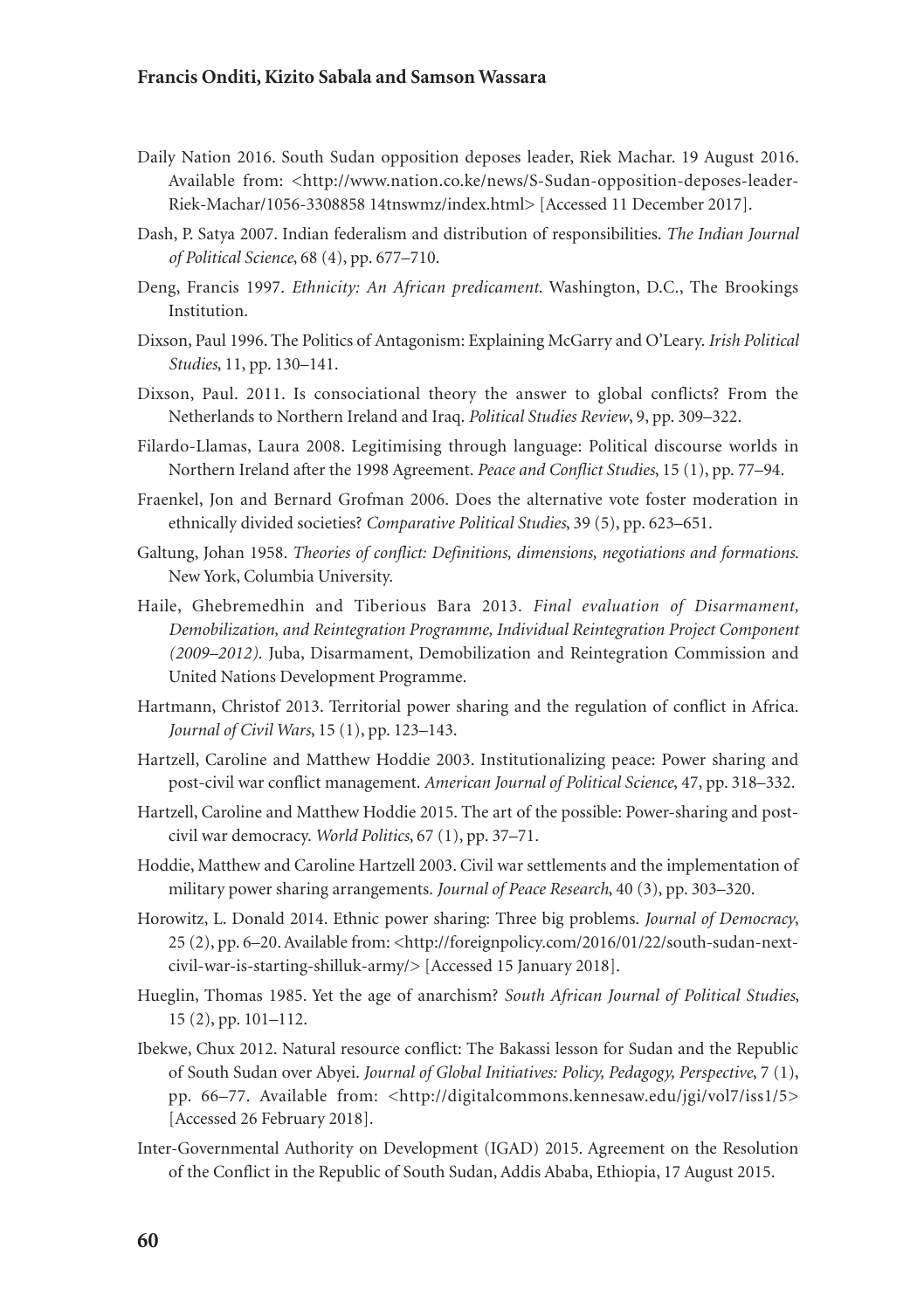- Jinadu, Andele 1985. Federalizing the consociational state and ethnic conflict in Nigeria. *Publius: The Journal of Federalism*, 15 (2), pp. 71–100.
- Johnson, H. Douglas 2014. Briefing: The crisis in South Sudan. *African Affairs*, 113 (451), pp. 300–309.
- Kalyvas, N. Stathis 2006. *The logic of violence in civil war*. Cambridge Studies in Comparative Politics. Cambridge, Cambridge University Press.
- Kunze, Mick 2015. The troubles with identity: The role of identity and its impact on conflict resolution in Northern Ireland. *Liberated Arts: A journal for undergraduate research*, 1 (1), pp. 1–15. Available from: <http://ir.lib.uwo.ca/lajur/vol1/iss1/7> [Accessed 26 February 2018].
- Kuol, B.D. Luka 2016. South Sudan's prospects for peace and security. Paper presented to the U.S. House of Representatives Committee on Foreign Affairs, Subcommittee on Africa, global health and human rights. Washington, D.C., April 2016.
- Kyed, Helene and Mikael Graves 2015. Integrating power-sharing: What are the future options for armed non-state actors in the Myanmar peace process? *Stability: International Journal of Security and Development*, 4 (1), pp. 1–20.
- Lamb, Guy, Nelson Alusala, Gregory Mthembu-Salter and Jean-Marie Gasana 2012. *Rumours of peace, whispers of war: Assessment of the reintegration of ex-combatants into civilian life in North Kivu, South Kivu and Ituri, Democratic Republic of Congo*. Washington, D.C., World Bank.
- Lijphart, Arend 1975. Review article: The Northern Ireland problem: Cases, theories, and solutions. *British Journal of Political Science*, 5, pp. 83–106.
- MacGinty, Roger 2010. Hybrid peace: The interaction between top-down and bottom-up peace. *Security Dialogue*, 41, pp. 391–412.
- Madut, J. Jok 2013. State, law and insecurity in South Sudan. *Fletcher Forum of World Affairs*, 37 (2013), pp. 69–81.
- Madut, Jok and Sharon E. Hutchinson 1999. Sudan's prolonged second civil war and the militarization of Nuer and Dinka ethnic identities. *African Studies Review*, 42 (2), pp. 125–145. DOI: 10.2307/525368.
- McCulloch, Allison 2014. Consociational settlements in deeply divided societies: The liberal-corporate distinction. *Democratization*, 21 (3), pp. 501–518. DOI: 10.1080/13510347.2012.748039.
- McGarry, John 1988. The Anglo-Irish Agreement and Power-Sharing in Northern Ireland. *Political Quarterly*, 59 (2), pp. 236–250.
- McGarry, John and Brendan O'Leary 2004. Stabilising Northern Ireland's Agreement. *Political Quarterly*, 75 (3), pp. 213–225.
- McGrattan, Cilian 2012. Policing politics: Framing the past in post-conflict divided societies. *Democratization*, 21 (3), pp. 389–410.
- Mehler, Andreas 2009a. Introduction: Power sharing in Africa. *Africa Spectrum*, 44 (3), pp. 2–10.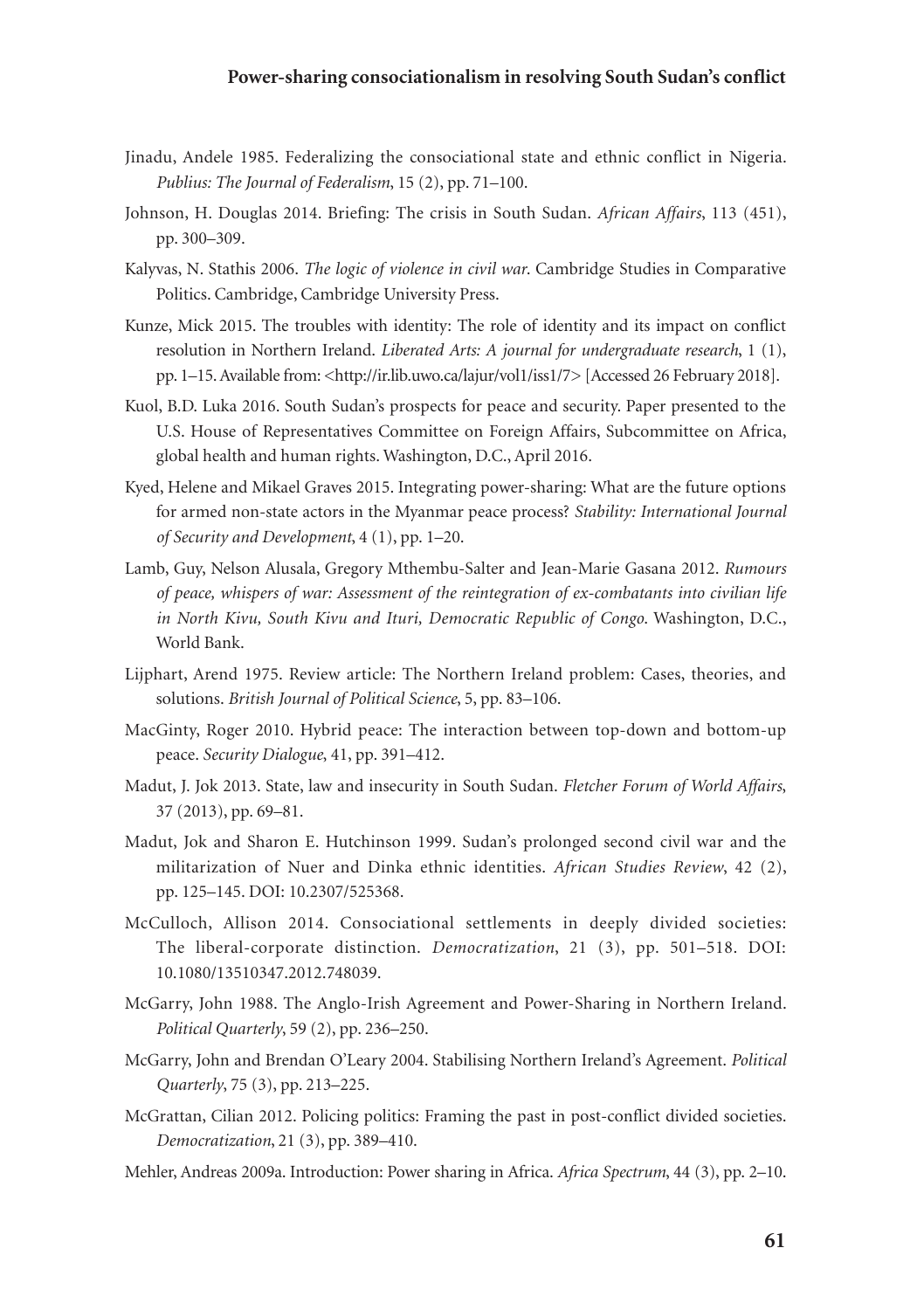#### **Francis Onditi, Kizito Sabala and Samson Wassara**

- Mehler, Andreas 2009b. Peace and power-sharing in Africa: A not so obvious relationship. *African Affairs,* 108 (432), pp. 453–473.
- Menocal, Alina Rocha 2011. State-building for peace: A new paradigm for international engagement in post-conflict fragile states? *Third World Quarterly,* 32, pp. 1715–1736.
- Mkandawire, Thandika 2015. Neopatrimonialism and the political economy of economic performance in Africa: Critical reflection. *World Politics*, 67 (3), pp. 563–612.
- Mueller, Sean 2014. Shared rule in federal political systems: Conceptual lessons from sub-national Switzerland. *Publius: The Journal of Federalism*, 44 (1), pp. 82–108.
- Munive, Jairo 2014. Invisible labour: The political economy of reintegration in South Sudan. *Journal of Intervention and Statebuilding*, 8 (4), pp. 334–356.
- Okiech, A. Pa'gan 2016. The civil wars in South Sudan: An historical political commentary. *The Applied Anthropologist*, 36 (1–2), pp. 7–11.
- O'Leary, Brendan 1987. The Anglo-Irish Agreement: Statecraft or folly? *West European Politics*, 10 (1), pp. 6–28.
- O'Leary, Brendan 2003. Consociation: Refining the theory and a defence. *International Journal of Diversity in Organizations, Communities and Nations*, 3, pp. 693–755.
- Omeje, Kenneth and Nicodemus Minde 2014. Stakeholder perspectives and priorities for post-conflict state building and peace building in South Sudan*. Africa Peace and Conflict Journal*, 7 (1), pp. 15–28.
- Ottaway, Marina 2003. Promoting democracy after conflict: The difficult choices. *International Studies Perspectives*, 4 (3), pp. 314–322.
- Oxford, James Curvey 2003. Book review: Douglas H. Johnson: The root causes of Sudan's civil wars. *African Journal of Political Science*, 8 (1), pp. 148–149.
- Pinaud, Clemence 2014. South Sudan: Civil war, predation and the making of a military aristocracy. *African Affairs*, 113 (451), pp. 192–211.
- Podder, Sukanya 2013. Non-state armed groups and stability; Reconsidering legitimacy and inclusion. *Contemporary Security Policy*, 34 (1), pp. 16–39.
- Pospieszna, Paulina and Gerald Schneider 2013. The illusion of 'Peace through Power-Sharing': Constitutional choice in the shadow of civil war. *Civil Wars*, 5, pp. 44–70.
- Rolandsen, H. Oystein 2011. The making of the Anya-Nya insurgency in the Southern Sudan, 1961–64. *Journal of Eastern African Studies*, 5 (2), pp. 211–232.
- Roque, Paula C. and Remember Miamingi 2017. Beyond ARCISS: New fault lines in South Sudan. *East Africa Report*, 9, pp. 1–28. Pretoria, Nairobi, Institute for Security Studies.
- Sambanis, Nicholas 2004. What is civil war? Conceptual and empirical complications of an operational definition. *Journal of Conflict Resolution*, 48 (6), pp. 814–858.
- Seymour, J.M. Lee 2014. Let's bullshit! Arguing, bargaining and dissembling over Darfur. *European Journal of International Relations*, 20 (3), pp. 571–595. DOI: 10.1177/1354066113476118.
- Shaka, Jack 2011. The referendum in South Sudan: Is it peace or conflict ahead? An interview with Ambassador Daniel Rachuonyo Mboya. *Journal of Conflictology,* 2 (1), pp. 1–4.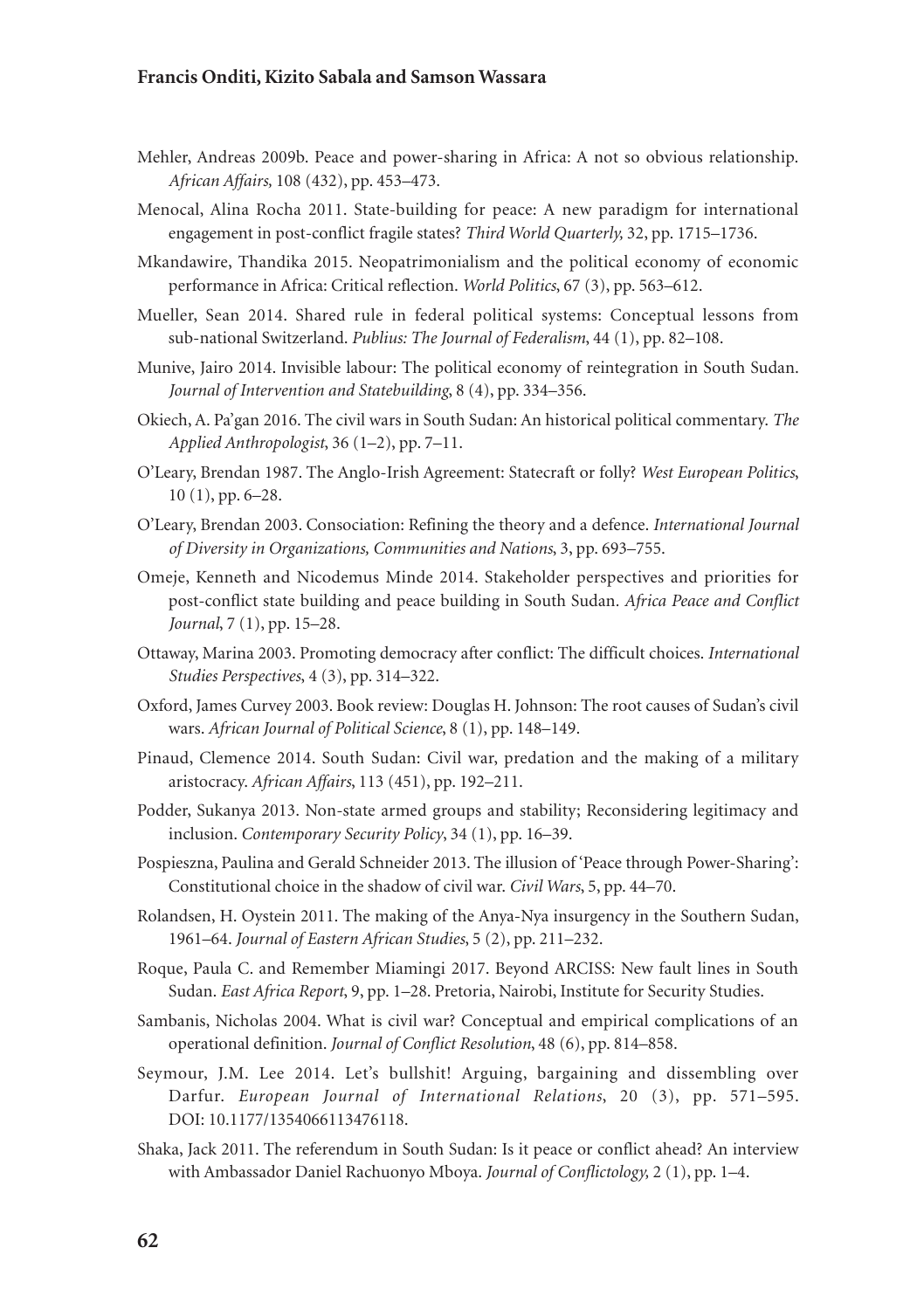- Shaxson, Nicholas 2007. Oil, corruption and the resource curse. *International Affairs*, 83 (6), pp. 1125–1140.
- South Sudan Opposition 2018. Government lacks will to work for peace. Available from: <https:// www.voanews.com/south-sudan-opposition-blames...lack.../4258272htmFebruary> [Accessed 28 February 2018].
- Spears, Ian 1999. Power-sharing and conflict resolution in Africa: A review of the case study literature. *International Journal,* 54, pp. 525–532.
- Spears, Ian 2013. Africa's informal power-sharing and the prospects for peace. *Civil Wars,*  15, pp. 37–53.
- Steiner, Jurg 1981. Communicating research strategies beyond consociational theory. *The Journal of Politics,* 43 (4), pp. 1241–1250.
- Sudan Tribune 2016. South Sudan forms transitional government of national unity. 29 April 2016. Available from: <http://www.sudantribune.com/spip.php?article58800> [Accessed 15 December 2017].
- The East African 2016. South Sudan: IGAD running out of patience, resources. 9 July 2016. Available from: <http://www.theeastafrican.co.ke/news/Will-the-guns-ever-fall-silent-in-South-Sudan-/2558-3287522-12elswi/index.html> [Accessed 15 December 2017].
- The East African 2018. IGAD must use the stick to get Kiir out, not diplomacy. Interview with Rebecca Nyandeng, the widow of the former South Sudan leader, Dr. John Garang. 6 March 2018. Available from: <http://www.theeastafrican.co.ke/news/Igad-get-salva--Kiir-out-not-diplomacy-/2558-4330566-13usjnwz/index.html> [Accessed 5 May 2018].
- Traniello, Marisa 2008*.* Power sharing: Lessons from South Africa and Rwanda. *International Public Policy Review*, 3 (2), pp. 28–43.
- United Nations News 2011. UN welcomes South Sudan as 193rd Member State. 14 July 2011. Available from: <http://www.un.org/apps/news/story.asp?NewsID=39034> [Accessed 11 December 2017].
- United States Central Intelligence Agency (US CIA) 2011. *The World Fact Book: Sudan.* Last updated 10 November 2011. Available from: <https://www.cia.gov/library/publications/ the-world-factbook/geos/su.html> [Accessed 15 December 2017].
- United States Department of State 2011. *Background Note: Sudan*. Last updated 8 April 2011. Available from: <http://www.state.gov/r/pa/ei/bgn/5424.htm> [Accessed] 15 December 2017].
- Wassara, Samson S. 2016. *Peace without Euphoria in South Sudan*. 3 June. Available from: <https://zambakariadvisory.wordpress.com/2016/06/03/peace-without-euphoria-insouth-sudan> [Accessed 26 February 2018].
- Wassara, Samson S. and Eisei Kurimoto 2017. Negotiating statehood: Handling crisis of South Sudan. In: Gebre, Yntiso, Itaru Ohta and Motoji Matsuda eds. *African virtues in the pursuit of conviviality: Exploring local solutions in light of global prescriptions*. Bamenda, Langaa.
- Zambakari, Christopher 2012. Post-referendum Sudan: The nation building project and its challenges. *Rutgers Journal of Law and Public Policy*, 9 (3), pp. 505–544.